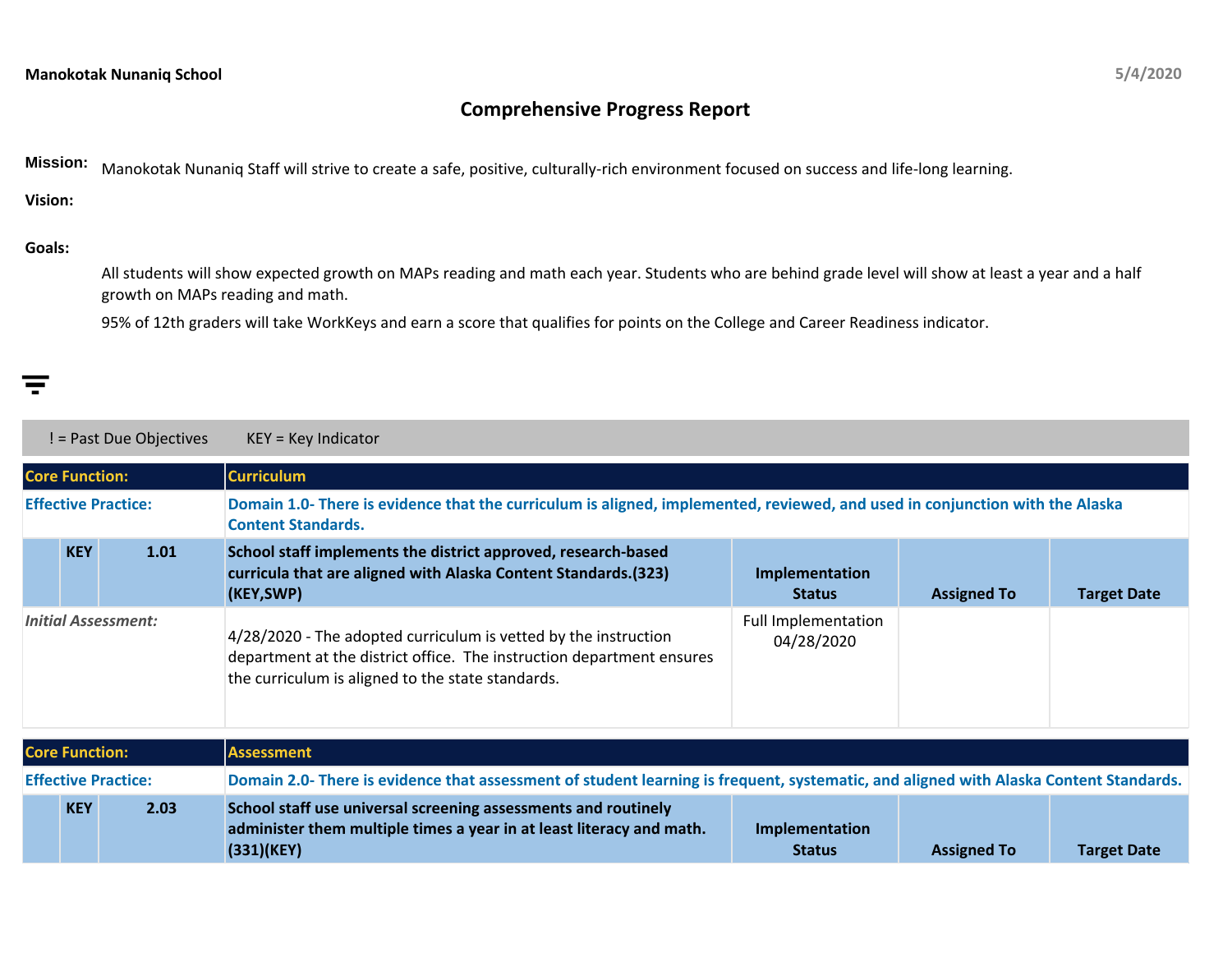| <b>Initial Assessment:</b> | 4/28/2020 - The district has selected the MAP assessment as the<br>universal screener to be implemented. We complete the MAP<br>assessment three times each year (fall, winter, and spring). | <b>Full Implementation</b><br>04/28/2020 |  |
|----------------------------|----------------------------------------------------------------------------------------------------------------------------------------------------------------------------------------------|------------------------------------------|--|
| <b>Core Function:</b>      | <b>Instruction</b>                                                                                                                                                                           |                                          |  |
| <b>Effective Practice:</b> | Domain 3.0- There is evidence that research based, effective, and varied instructional strategies are used in all classrooms to meet the<br>needs of each student.                           |                                          |  |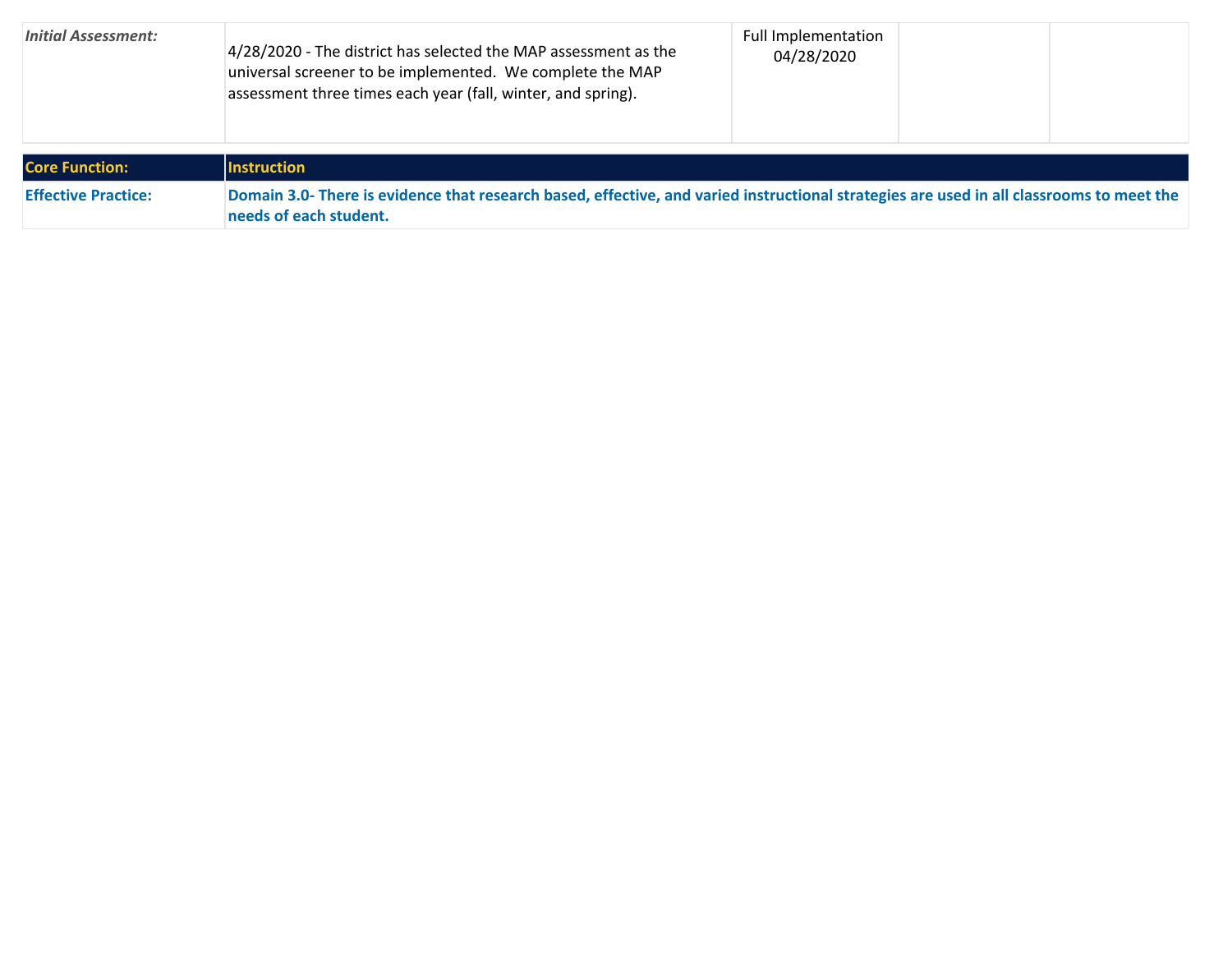| <b>KEY</b> | 3.02 | School staff implement a coherent, documented plan throughout the        |                |                    |                    |
|------------|------|--------------------------------------------------------------------------|----------------|--------------------|--------------------|
|            |      | school to ensure that all students receive core instruction and all low- |                |                    |                    |
|            |      | performing students receive additional support to help them meet or      | Implementation |                    |                    |
|            |      | exceed the state content standards.(335)(KEY,SWP)                        | <b>Status</b>  | <b>Assigned To</b> | <b>Target Date</b> |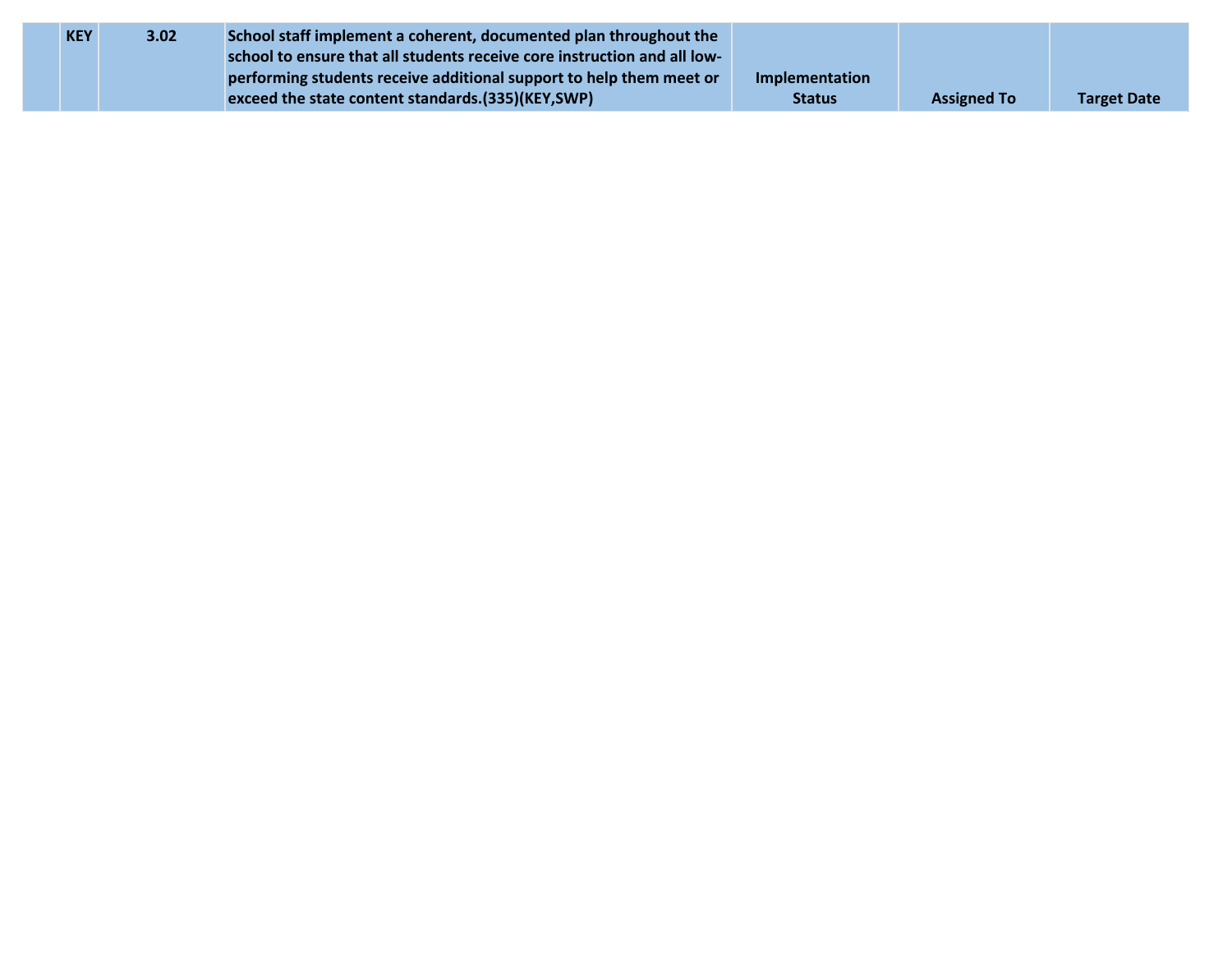| <b>Initial Assessment:</b>                 | 4/29/2020 - Currently, the responsibility working with low-performing<br>teachers and to differentiate instructions for students based on student<br>needs falls to the teacher. Migrant education intervention for Migrant<br>Ed (not consolidated with Title IA) has been successful. It would be<br>beneficial to continue this program.<br>9/5/15 Currently there is after school tutoring available to students<br>who are low-performing. However, not all students take advantage of<br>the opportunity. Some K-6 classes have an intervention time built into<br>their schedule, but not all. Some students on IEP's are pulled out during<br>the day for interventions. 11/7/16: After school tutoring is available for<br>low-performing students in grades 7-12. RTI meetings are held with<br>parents of students who are struggling. Tutoring is often a part of the<br>RTI plan. K-6 students are provided interventions in reading and math 2<br>or 3 times per week. 1/13/17: Teacher's use test data, classroom work<br>data, observation, etc. to identify students who are struggling.<br>Interventions are tried in the classroom and documented. If these fail,<br>an RTI meeting is scheduled with the team (teacher, Sped staff,<br>Administration, parent and student). Area's of concern are identified<br>from the data presented, goals are set, a plan to progress monitor is<br>implemented. RTI team reviews progress every 6 weeks or so. | <b>Limited Development</b><br>09/09/2014 |                      |            |
|--------------------------------------------|--------------------------------------------------------------------------------------------------------------------------------------------------------------------------------------------------------------------------------------------------------------------------------------------------------------------------------------------------------------------------------------------------------------------------------------------------------------------------------------------------------------------------------------------------------------------------------------------------------------------------------------------------------------------------------------------------------------------------------------------------------------------------------------------------------------------------------------------------------------------------------------------------------------------------------------------------------------------------------------------------------------------------------------------------------------------------------------------------------------------------------------------------------------------------------------------------------------------------------------------------------------------------------------------------------------------------------------------------------------------------------------------------------------------------------------------------------------------------|------------------------------------------|----------------------|------------|
|                                            | Priority Score: 2<br><b>Opportunity Score: 3</b>                                                                                                                                                                                                                                                                                                                                                                                                                                                                                                                                                                                                                                                                                                                                                                                                                                                                                                                                                                                                                                                                                                                                                                                                                                                                                                                                                                                                                         | Index Score: 6                           |                      |            |
| <b>How it will look</b><br>when fully met: | All students who are low-performing will attending targeted after<br>school tutoring. Data will be used to guide the instruction and practice<br>that occurs during tutoring. This will be evident by tutoring attendance<br>logs and low=performing students showing improvement. 11/7/16: RTI<br>meetings are held and plans developed for struggling students. The<br>plan typically includes after school tutoring for students in grades 7-12.<br>Interventions are scheduled for all students in grades K-6 who are<br>working below grade level.                                                                                                                                                                                                                                                                                                                                                                                                                                                                                                                                                                                                                                                                                                                                                                                                                                                                                                                  | <b>Objective Met</b><br>04/29/20         | <b>Dustin Wright</b> | 04/27/2017 |
| <b>Actions</b>                             |                                                                                                                                                                                                                                                                                                                                                                                                                                                                                                                                                                                                                                                                                                                                                                                                                                                                                                                                                                                                                                                                                                                                                                                                                                                                                                                                                                                                                                                                          |                                          |                      |            |
|                                            | 9/12/14 Review student SBA scores and class grades to identify students who<br>are low-performing. Contact parents to arrange tutoring schedule.<br>Target instruction during tutoring time to address each students<br>specific need.                                                                                                                                                                                                                                                                                                                                                                                                                                                                                                                                                                                                                                                                                                                                                                                                                                                                                                                                                                                                                                                                                                                                                                                                                                   | Complete 10/26/2015                      | Jason Todd           | 09/15/2015 |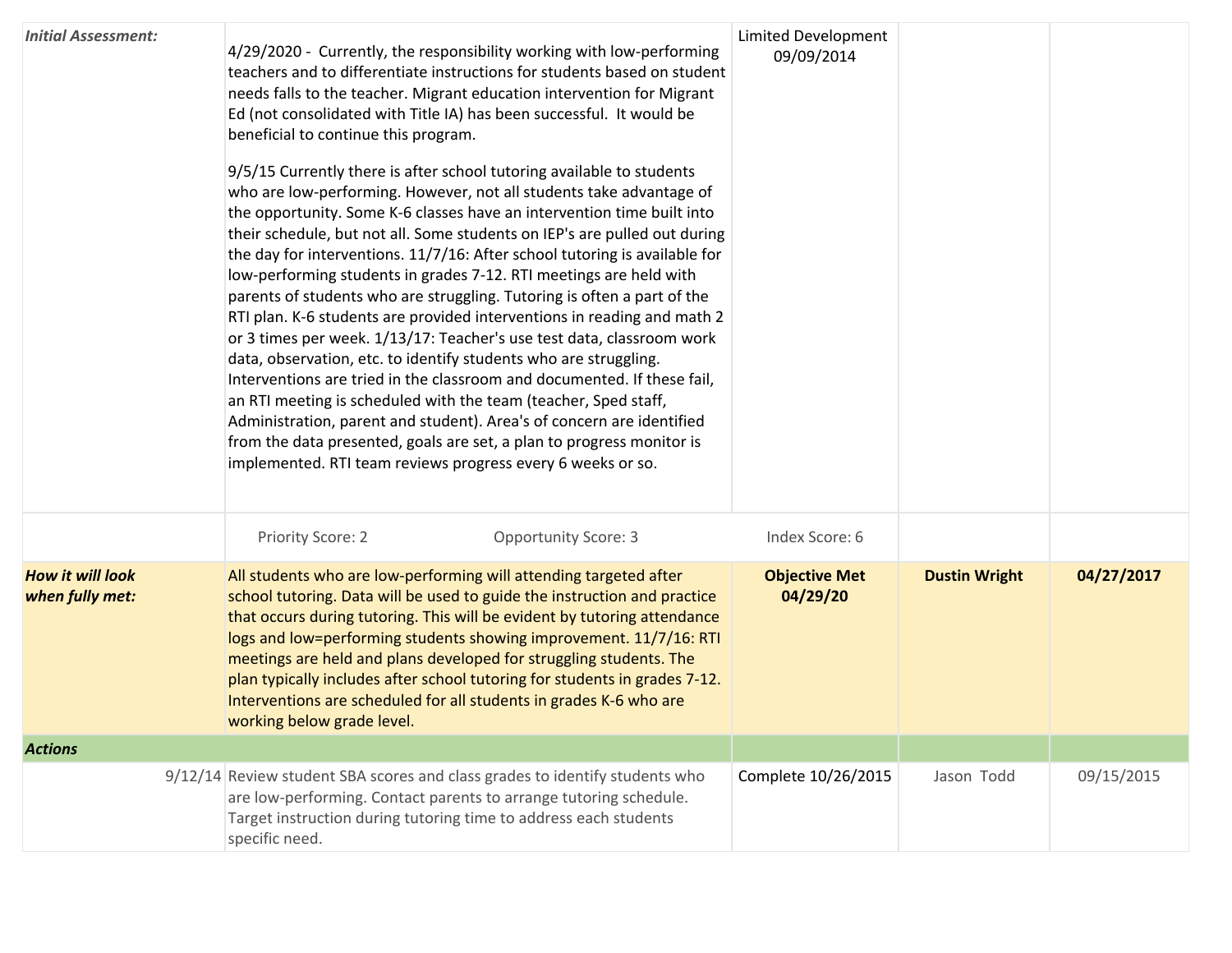|                            |                        |        | Notes: 4/16/15 Staff reviewed SBA and MAP scores throughout the year.<br>Parent meetings were help for those students who continually struggle<br>and fail classes. Tutoring was scheduled twice per week to provided<br>added support for these students.                                                                                                                                                                                                                                                                                                                                                                                                                                                                                                                                                                                                                                                                                    |                                   |                    |                    |
|----------------------------|------------------------|--------|-----------------------------------------------------------------------------------------------------------------------------------------------------------------------------------------------------------------------------------------------------------------------------------------------------------------------------------------------------------------------------------------------------------------------------------------------------------------------------------------------------------------------------------------------------------------------------------------------------------------------------------------------------------------------------------------------------------------------------------------------------------------------------------------------------------------------------------------------------------------------------------------------------------------------------------------------|-----------------------------------|--------------------|--------------------|
|                            |                        |        | 4/16/15 4/16/15 Review AMP and MAP data and class grades to identify<br>students who are low performing. Schedule RTI meetings as needed<br>and arrange for students to attend after school tutoring. Target<br>instruction during tutoring to address each students specific need.<br>5/3/16 Continue reviewing data to identify students who are low<br>performing. RTI meetings are scheduled to analyze the student's need,<br>set goals and create an action plan. Interventions and tutoring are part<br>of the RTI plans.<br>4/12/17: There has been good success with the RTI process this school<br>year. 6 students who had plans developed for them have been exited<br>and are now on track with their peers. Those still on plans are<br>continually monitored and plans adjusted. School staff continue to<br>meet to review data and collaborate with parents to develop plans as<br>needed for struggling students as needed. | Complete 09/17/2018               | Katrina Campbell   | 04/27/2018         |
|                            |                        | Notes: |                                                                                                                                                                                                                                                                                                                                                                                                                                                                                                                                                                                                                                                                                                                                                                                                                                                                                                                                               |                                   |                    |                    |
|                            | <b>Implementation:</b> |        |                                                                                                                                                                                                                                                                                                                                                                                                                                                                                                                                                                                                                                                                                                                                                                                                                                                                                                                                               | 04/29/2020                        |                    |                    |
|                            | <b>Evidence</b>        |        | 4/29/2020 - this is an outdated plan and it has been marked complete<br>so it can be archived and re-evaluated.                                                                                                                                                                                                                                                                                                                                                                                                                                                                                                                                                                                                                                                                                                                                                                                                                               |                                   |                    |                    |
|                            | <b>Experience</b>      |        | 4/29/2020 - this is an outdated plan and it has been marked complete<br>so it can be archived and re-evaluated.                                                                                                                                                                                                                                                                                                                                                                                                                                                                                                                                                                                                                                                                                                                                                                                                                               |                                   |                    |                    |
|                            | <b>Sustainability</b>  |        | 4/29/2020 - this is an outdated plan and it has been marked complete<br>so it can be archived and re-evaluated.                                                                                                                                                                                                                                                                                                                                                                                                                                                                                                                                                                                                                                                                                                                                                                                                                               |                                   |                    |                    |
|                            | <b>KEY</b>             | 3.03   | School staff use research-based instructional practices, programs and<br>materials.(337)(KEY,SWP)                                                                                                                                                                                                                                                                                                                                                                                                                                                                                                                                                                                                                                                                                                                                                                                                                                             | Implementation<br><b>Status</b>   | <b>Assigned To</b> | <b>Target Date</b> |
| <b>Initial Assessment:</b> |                        |        | 4/29/2020 - the district's instruction department ensures that the<br>adopted curricula is based on research-based effective instruction.<br>Staff at the school use instructional strategies based on the curricula.<br>The instructional strategies that are used include cooperative learning<br>strategies, whole group instruction, small group instruction, one-on-<br>one instruction, positive reinforcement, project-based and technology<br>centered instruction, etc.                                                                                                                                                                                                                                                                                                                                                                                                                                                              | Full Implementation<br>04/29/2020 |                    |                    |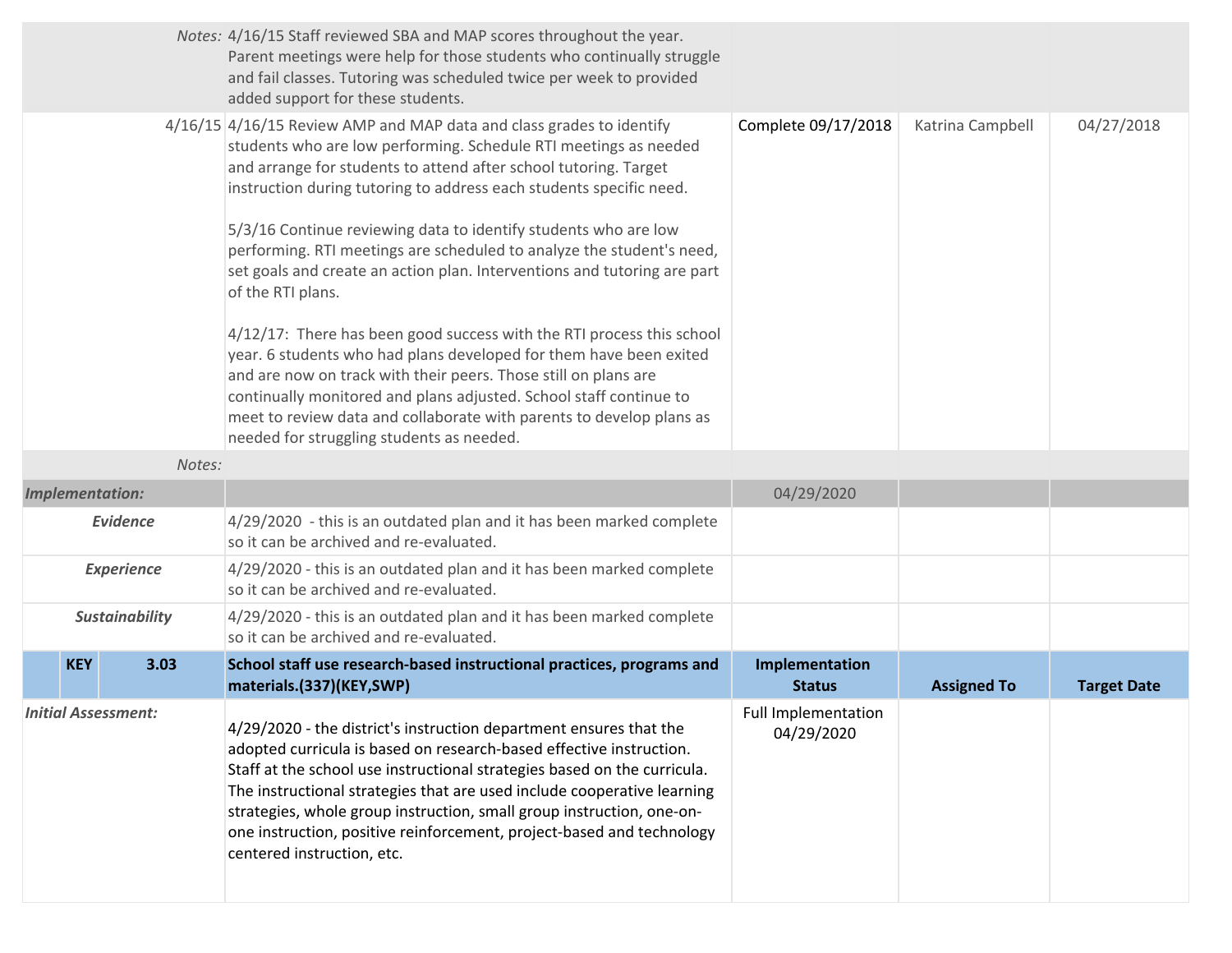|                            | <b>KEY</b>            | 3.04 | School staff consistently, and regularly measure the effectiveness of<br>instruction using data from a variety of formative assessments.(340)<br>(KEY)                                      | Implementation<br><b>Status</b>          | <b>Assigned To</b> | <b>Target Date</b> |
|----------------------------|-----------------------|------|---------------------------------------------------------------------------------------------------------------------------------------------------------------------------------------------|------------------------------------------|--------------------|--------------------|
| <b>Initial Assessment:</b> |                       |      | 4/28/2020 - Staff use a variety of formative assessment strategies to<br>measure the effectiveness of their instruction: homework, quizzes, exit<br>tickets, questioning are some examples. | <b>Full Implementation</b><br>04/29/2020 |                    |                    |
|                            | <b>Core Function:</b> |      | <b>Supportive Learning Environment</b>                                                                                                                                                      |                                          |                    |                    |
| <b>Effective Practice:</b> |                       |      | Domain 4.0- There is evidence that school culture and climate provide a safe, orderly environment conducive to learning.                                                                    |                                          |                    |                    |
|                            | <b>KEY</b>            | 4.03 | School staff communicate school-wide behavior expectations that are<br>understood and achieved by students, and staff provide positive<br>behavioral supports.(344)(KEY,SWP)                | Implementation<br><b>Status</b>          | <b>Assigned To</b> | <b>Target Date</b> |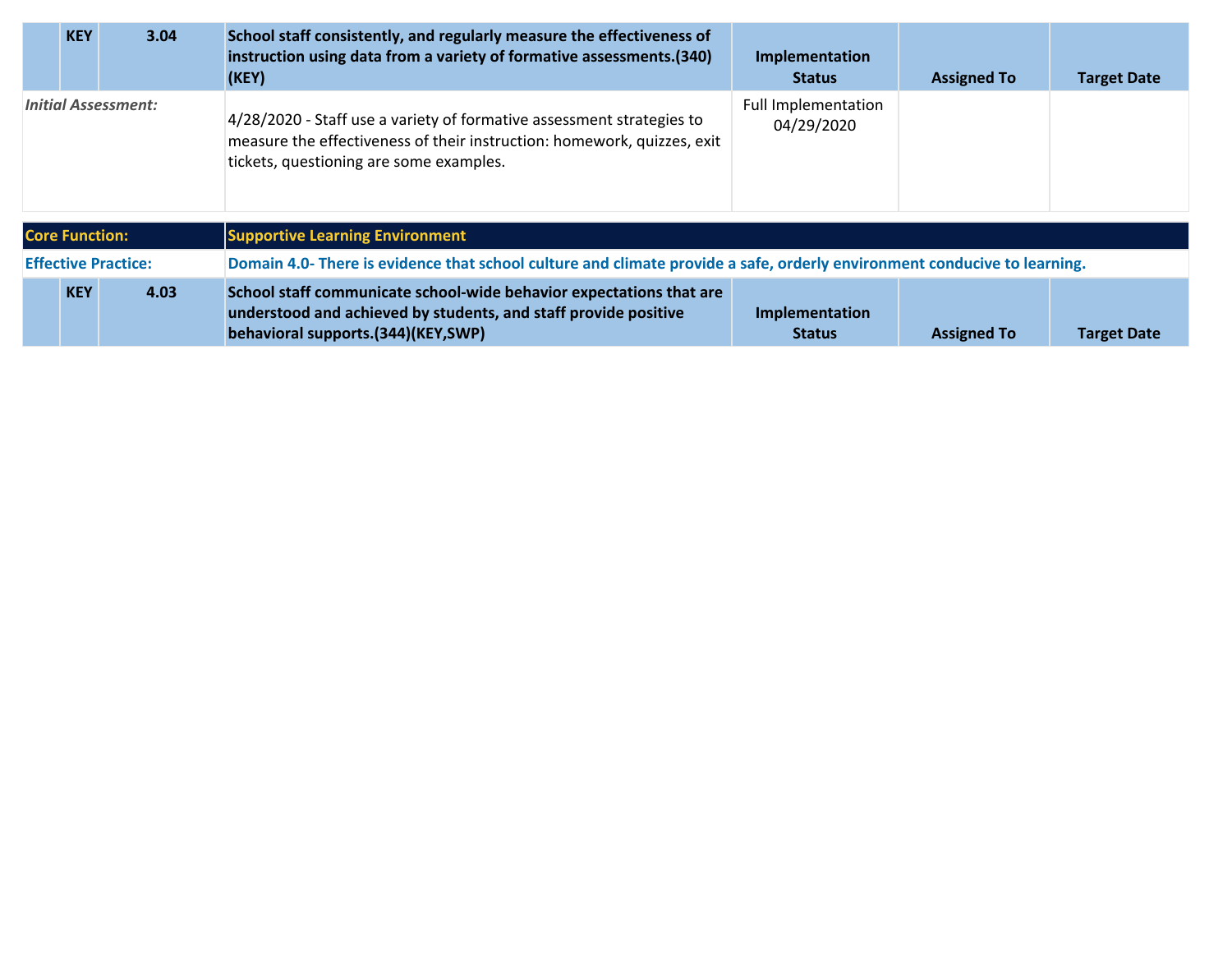| <b>Initial Assessment:</b> | 5/1/2020 - Foundations (the schoolwide version of CHAMPS) and a<br>foundation team was created to develop schoolwide behavior<br>expectations. The foundations team started posting expectations<br>around the school and that showed immediate results. Communication<br>within staff on behavior expectations is an area of improvement.<br>Surveys resulted in a need for consistent consequences for behavior<br>infractions. Consistency can be established through the student<br>handbook and communicated to all stakeholders.<br>2/24/18 - Teachers teach their students school wide expectations.<br>Students are expected to meet these expectations to succeed within<br>the school setting.<br>At this time, the school is developing and in the progress of<br>implementing a school wide PBIS plan that addresses the needs of all<br>stakeholders. At the elementary level, the students earn tickets for<br>positive behavior and following school expectations. The goal is to fill a<br>bucket with a pre-determined amount of tickets. After the bucket is<br>full, the students have the option to participate in a lock-in. Each week,<br>two names are drawn to keep the momentum of the activity engaging.<br>The first student drawn gets to pick a staff member to have lunch with.<br>The second tickets drawn gets to pick a friend and enjoy 15 minutes of<br>free time Friday afternoon. | Limited Development<br>02/24/2018 |  |  |
|----------------------------|------------------------------------------------------------------------------------------------------------------------------------------------------------------------------------------------------------------------------------------------------------------------------------------------------------------------------------------------------------------------------------------------------------------------------------------------------------------------------------------------------------------------------------------------------------------------------------------------------------------------------------------------------------------------------------------------------------------------------------------------------------------------------------------------------------------------------------------------------------------------------------------------------------------------------------------------------------------------------------------------------------------------------------------------------------------------------------------------------------------------------------------------------------------------------------------------------------------------------------------------------------------------------------------------------------------------------------------------------------------------------------------------------------------------|-----------------------------------|--|--|
|----------------------------|------------------------------------------------------------------------------------------------------------------------------------------------------------------------------------------------------------------------------------------------------------------------------------------------------------------------------------------------------------------------------------------------------------------------------------------------------------------------------------------------------------------------------------------------------------------------------------------------------------------------------------------------------------------------------------------------------------------------------------------------------------------------------------------------------------------------------------------------------------------------------------------------------------------------------------------------------------------------------------------------------------------------------------------------------------------------------------------------------------------------------------------------------------------------------------------------------------------------------------------------------------------------------------------------------------------------------------------------------------------------------------------------------------------------|-----------------------------------|--|--|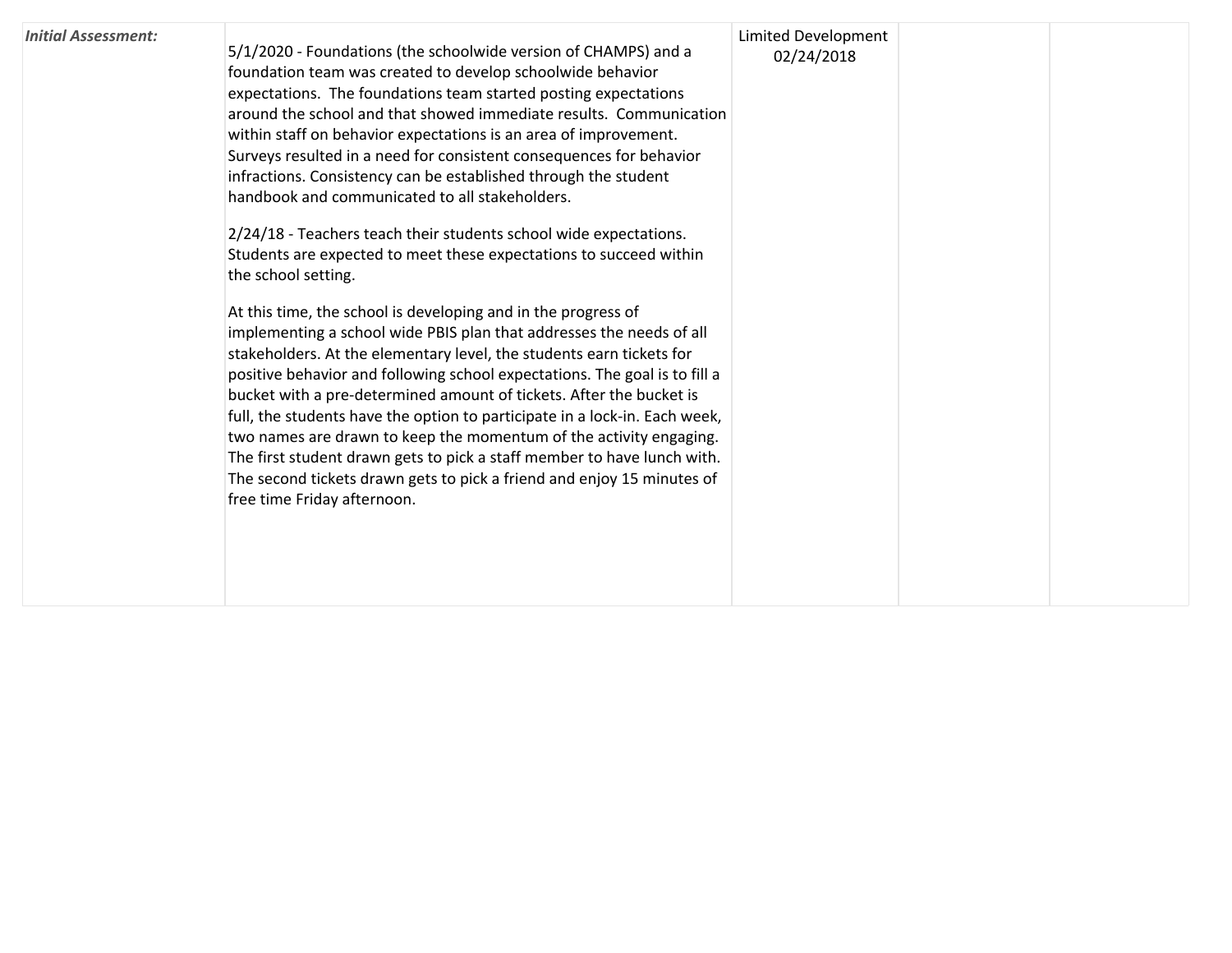|                                            | Priority Score: 2                                                                                                                                                                                                                                                                                                                                                                                                                                                                                                                                                                                                      | <b>Opportunity Score: 3</b> | Index Score: 6                   |                        |            |
|--------------------------------------------|------------------------------------------------------------------------------------------------------------------------------------------------------------------------------------------------------------------------------------------------------------------------------------------------------------------------------------------------------------------------------------------------------------------------------------------------------------------------------------------------------------------------------------------------------------------------------------------------------------------------|-----------------------------|----------------------------------|------------------------|------------|
| <b>How it will look</b><br>when fully met: | After this objective is fully met, the team will be able to to look at at<br>behavior referrals and determine if behavior has declined. The team<br>can also survey and or ask teachers how they feel the PBSS plan is<br>working within their educational setting and what they feel needs to be<br>changed to ensure that the objective is fully met and students are<br>successful at all levels. The team will move forward to include the high<br>school in the PBSS plan. At this time, the high school is currently using<br>behavior plans that are individually implemented within each classroom<br>setting. |                             | <b>Objective Met</b><br>04/29/20 | <b>Stephanie Clark</b> | 05/16/2021 |
| <b>Actions</b>                             |                                                                                                                                                                                                                                                                                                                                                                                                                                                                                                                                                                                                                        |                             |                                  |                        |            |
|                                            | 2/24/18 Create and share classroom expectation and guidelines to share with<br>staff and students.                                                                                                                                                                                                                                                                                                                                                                                                                                                                                                                     |                             | Complete 09/21/2018              | LeEsia O'Sullivan      | 05/16/2018 |
| Notes:                                     |                                                                                                                                                                                                                                                                                                                                                                                                                                                                                                                                                                                                                        |                             |                                  |                        |            |
| <b>Implementation:</b>                     |                                                                                                                                                                                                                                                                                                                                                                                                                                                                                                                                                                                                                        |                             | 04/29/2020                       |                        |            |
| <b>Evidence</b>                            | 4/29/2020 - this indicator is out of date and is being marked as<br>completed so it can be archived.                                                                                                                                                                                                                                                                                                                                                                                                                                                                                                                   |                             |                                  |                        |            |
| <b>Experience</b>                          | 4/29/2020 - this indicator is out of date and is being marked as<br>completed so it can be archived.                                                                                                                                                                                                                                                                                                                                                                                                                                                                                                                   |                             |                                  |                        |            |
| <b>Sustainability</b>                      | 4/29/2020 - this indicator is out of date and is being marked as<br>completed so it can be archived.                                                                                                                                                                                                                                                                                                                                                                                                                                                                                                                   |                             |                                  |                        |            |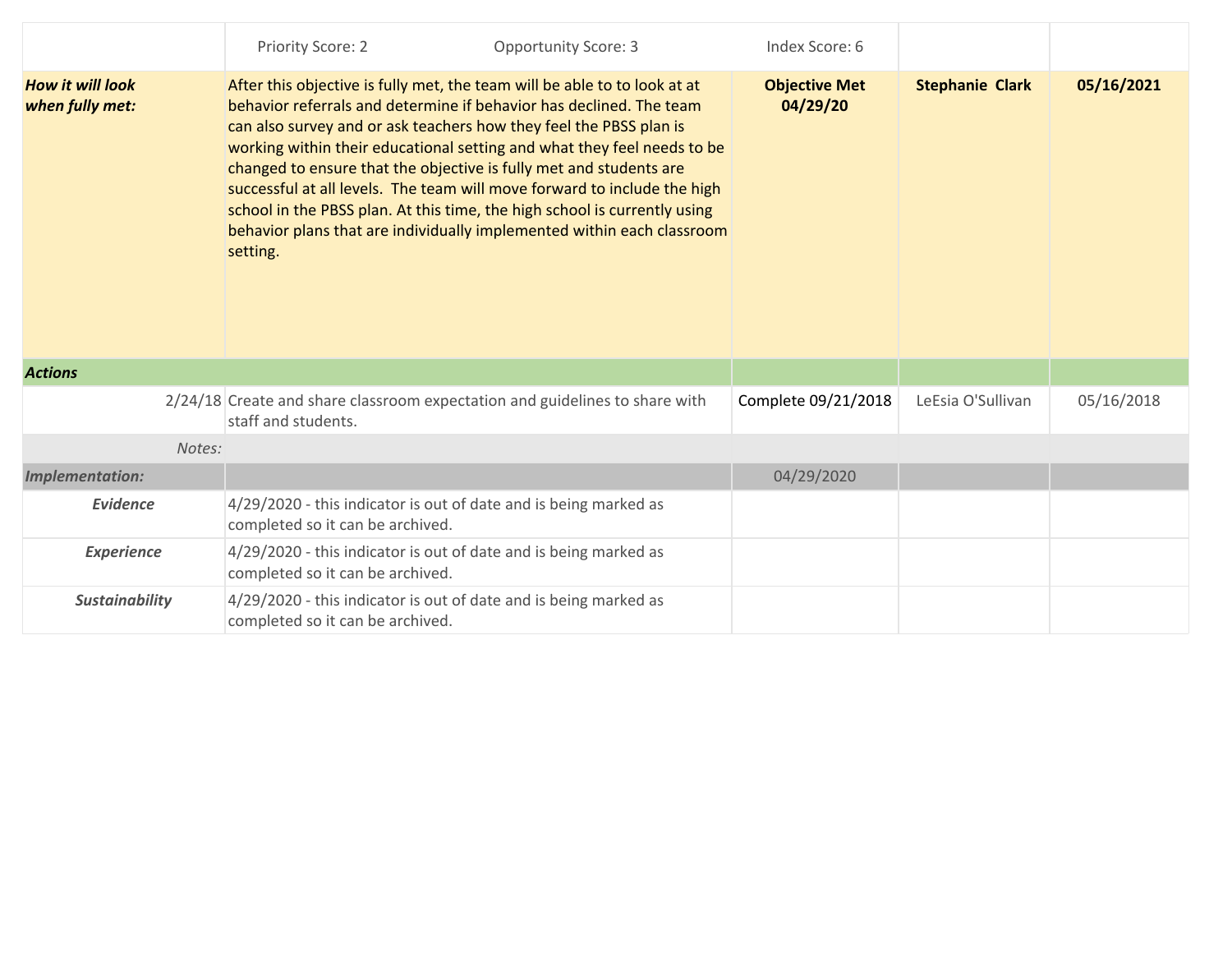| <b>KEY</b>                                 | 4.05 | School staff provide extended learning opportunities, and students in<br>need of additional support regularly participate.(346)(KEY,SWP)                                                                                                                                                                                                                                                                                                                                                                                                                                                                                                                                                                                                                                                                                                                                                                                                                                                                                                               |                             | Implementation<br><b>Status</b>          | <b>Assigned To</b>    | <b>Target Date</b> |
|--------------------------------------------|------|--------------------------------------------------------------------------------------------------------------------------------------------------------------------------------------------------------------------------------------------------------------------------------------------------------------------------------------------------------------------------------------------------------------------------------------------------------------------------------------------------------------------------------------------------------------------------------------------------------------------------------------------------------------------------------------------------------------------------------------------------------------------------------------------------------------------------------------------------------------------------------------------------------------------------------------------------------------------------------------------------------------------------------------------------------|-----------------------------|------------------------------------------|-----------------------|--------------------|
| <b>Initial Assessment:</b>                 |      | 4/29/2020 - A program for after school tutoring has been created and a<br>plan to transport students from the lower village to the school has been<br>developed with Manokotak Natives Limited. The after school tutoring<br>program is open to all students but targets students that need<br>additional, specific skill reinforcement.<br>After school tutoring is provided. However, not all students who need<br>extra support attend. 2.4.15 RTI meetings with parents of struggling<br>students are scheduled. Tutoring is required for students on an RTI plan<br>when appropriate. 1/7/16: RTI meetings continue, tutoring is required<br>for some students, pull out reading intervention is provided for<br>elementary students reading below grade level. 1/13/17: The RTI<br>process is in place and working well this year. Tutoring is in place for<br>secondary students and is often required as part of the RTI plan.<br>Elementary students receive reading and math intervention as part of<br>the regular school day via pull out. |                             | <b>Limited Development</b><br>09/09/2014 |                       |                    |
|                                            |      | Priority Score: 3                                                                                                                                                                                                                                                                                                                                                                                                                                                                                                                                                                                                                                                                                                                                                                                                                                                                                                                                                                                                                                      | <b>Opportunity Score: 3</b> | Index Score: 9                           |                       |                    |
| <b>How it will look</b><br>when fully met: |      | All students who need extra support will attend after school tutoring.<br>Data will be used to determine the area of need for each student and<br>specific lessons developed to meet those needs during tutoring time.<br>Evidence will be provided by the tutoring attendance logs.                                                                                                                                                                                                                                                                                                                                                                                                                                                                                                                                                                                                                                                                                                                                                                   |                             | <b>Objective Met</b><br>04/29/20         | <b>Gamechuk Grace</b> | 05/12/2021         |
| <b>Actions</b>                             |      |                                                                                                                                                                                                                                                                                                                                                                                                                                                                                                                                                                                                                                                                                                                                                                                                                                                                                                                                                                                                                                                        |                             |                                          |                       |                    |
|                                            |      | 9/12/14 Tutors meet with classroom teachers to determine students who are<br>would benefit from extended learning opportunities and develop a plan<br>to meet the students needs.                                                                                                                                                                                                                                                                                                                                                                                                                                                                                                                                                                                                                                                                                                                                                                                                                                                                      |                             | Complete 03/22/2016                      | Deb Forkner           | 05/20/2016         |
|                                            |      | Notes: Tutors and classroom teachers meet regularly throughout the year to<br>plan for interventions during tutoring time.                                                                                                                                                                                                                                                                                                                                                                                                                                                                                                                                                                                                                                                                                                                                                                                                                                                                                                                             |                             |                                          |                       |                    |
|                                            |      | $2/4/15$ RTI teams require tutoring for struggling students and include it in the<br>RTI plan developed with parents.                                                                                                                                                                                                                                                                                                                                                                                                                                                                                                                                                                                                                                                                                                                                                                                                                                                                                                                                  |                             | Complete 03/22/2016                      | Deb Forkner           | 05/20/2016         |
|                                            |      | Notes: RTI team meetings are scheduled throughout the year for struggling<br>students. Team consists of parents, teacher, Sped. teachers, Principal,<br>Asst. Principal and student when appropriate. RTI plans are developed,<br>goals set and monitored. Progress monitoring meetings occur on a<br>regular bases.                                                                                                                                                                                                                                                                                                                                                                                                                                                                                                                                                                                                                                                                                                                                   |                             |                                          |                       |                    |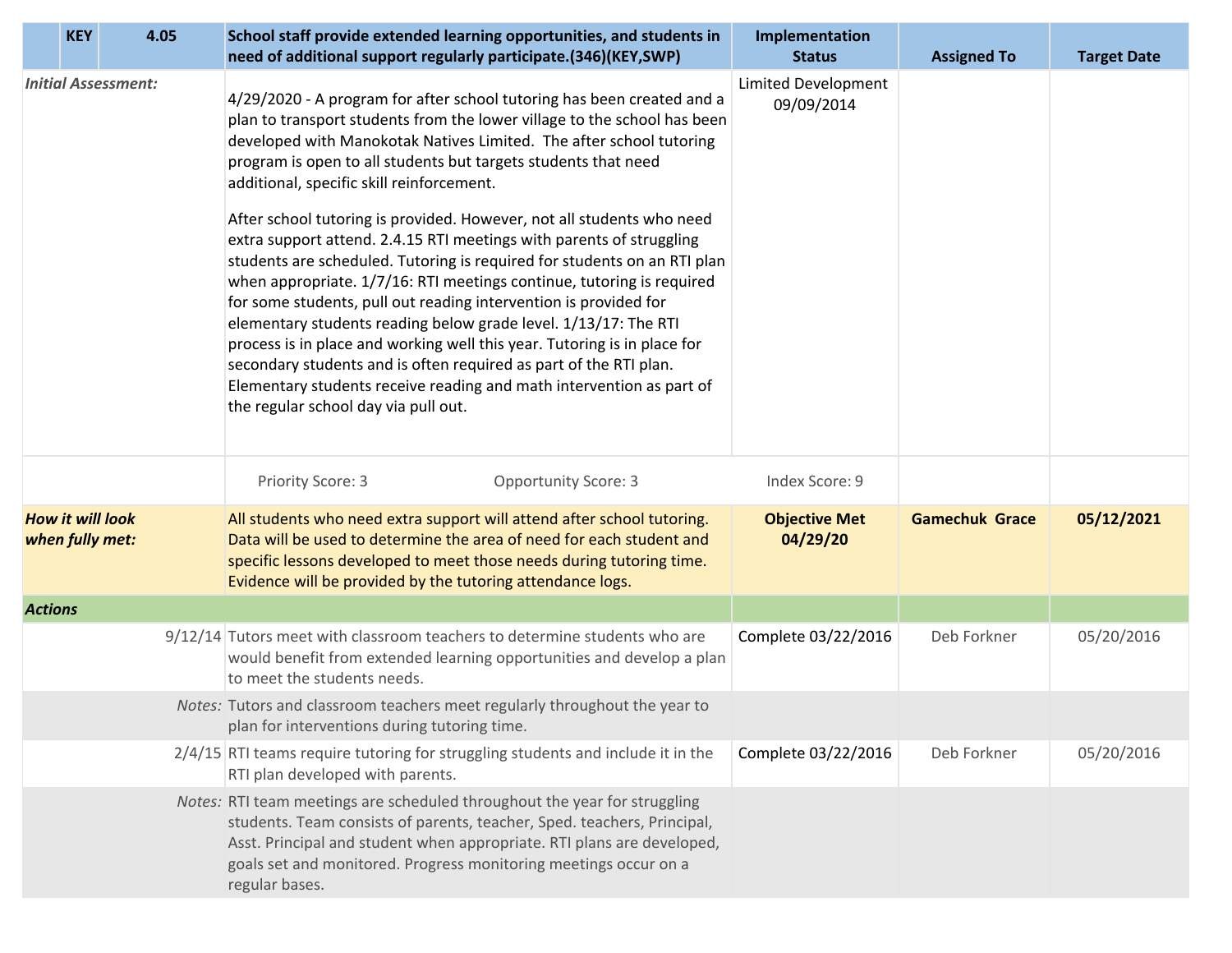|                            |                 | 4/12/17 4/12/17: Continue monthly staff collaboration to review data and<br>student progress. Schedule RTI meetings for struggling students,<br>develop plans for improvement, progress monitor and adjust plans as<br>needed. Encourage after school tutoring and summer school<br>attendance for struggling students.                                                       | Complete 06/04/2021                      | LeEsia O'Sullivan  | 04/27/2018         |
|----------------------------|-----------------|-------------------------------------------------------------------------------------------------------------------------------------------------------------------------------------------------------------------------------------------------------------------------------------------------------------------------------------------------------------------------------|------------------------------------------|--------------------|--------------------|
|                            | Notes:          |                                                                                                                                                                                                                                                                                                                                                                               |                                          |                    |                    |
| <b>Implementation:</b>     |                 |                                                                                                                                                                                                                                                                                                                                                                               | 04/29/2020                               |                    |                    |
|                            | <b>Evidence</b> | 3/22/2016<br>RTI team files, meeting notes, calendars                                                                                                                                                                                                                                                                                                                         |                                          |                    |                    |
| <b>Experience</b>          |                 | 3/22/2016<br>This object helped us to be sure we focused and made plans for our<br>struggling students.                                                                                                                                                                                                                                                                       |                                          |                    |                    |
| <b>Sustainability</b>      |                 | 3/22/2016<br>The RTI team will continue to monitor the progress of students who<br>currently have plans. The team will continue to meet when staff have a<br>concern about a student.                                                                                                                                                                                         |                                          |                    |                    |
| <b>KEY</b>                 | 4.06            | School and classroom environments reflect respect for all students<br>and cultures, and they reflect an understanding of the cultural values<br>of the students and community.(347)(KEY,SWP)                                                                                                                                                                                  | Implementation<br><b>Status</b>          | <b>Assigned To</b> | <b>Target Date</b> |
| <b>Initial Assessment:</b> |                 | 4/29/2020 - There has been a large effort to include cultural activities<br>year<br>round and not as once a year events. There are currently Yup' ik<br>instruction occurring in in grades K-5. There are middle school and high<br>school classes 5 days a week with a dedicated Yup'ik Teacher.<br>Traditional Yup 'ik activities are included in exploration week session. | <b>Full Implementation</b><br>04/29/2020 |                    |                    |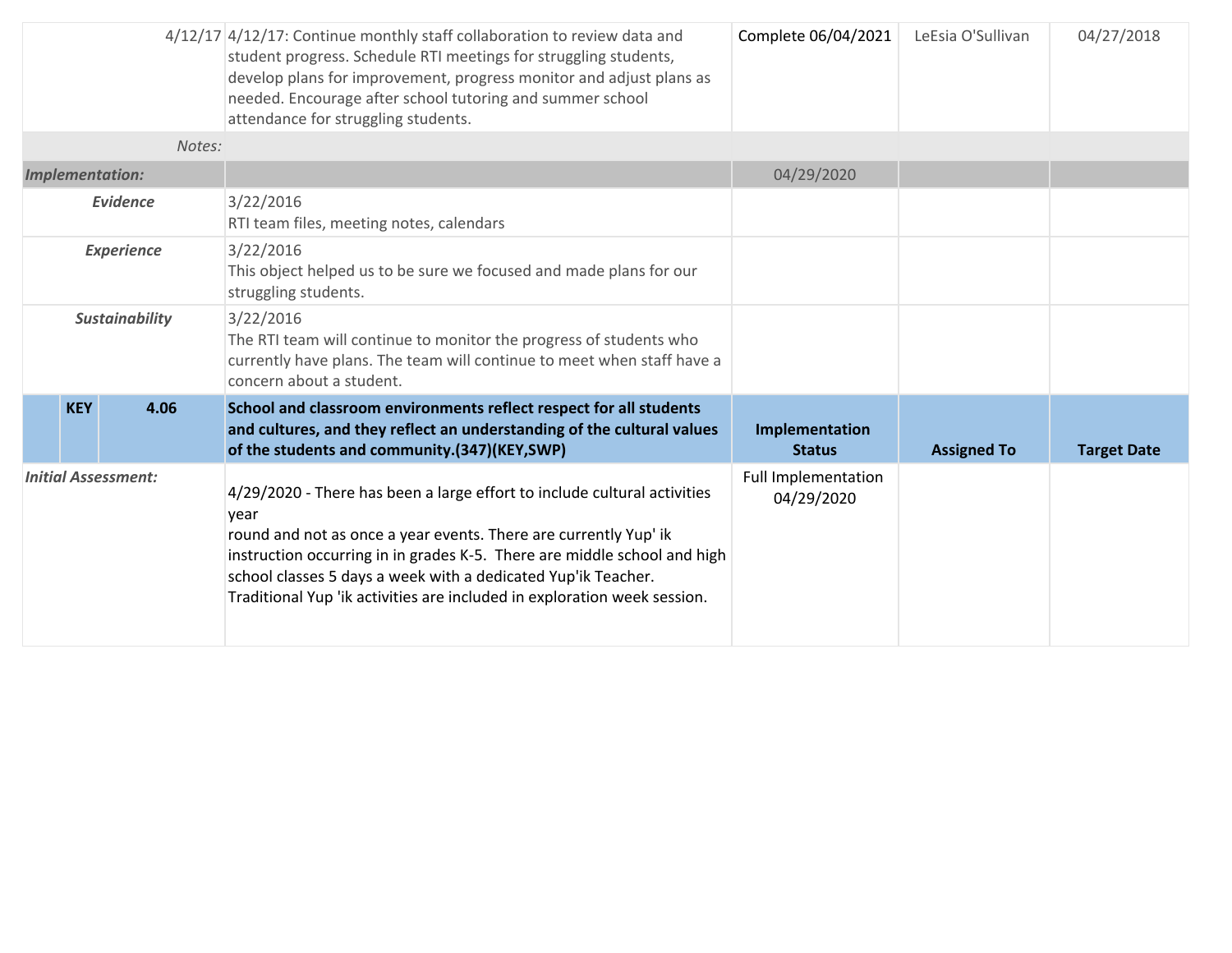|                            | <b>KEY</b>            | 4.07                                       | School staff communicate effectively with parents about learning<br>expectations, student progress, and reinforcing learning at home;<br>staff implement effective strategies to increase parent engagement.<br>$(348)$ (KEY)                                                                              | Implementation<br><b>Status</b>          | <b>Assigned To</b> | <b>Target Date</b> |
|----------------------------|-----------------------|--------------------------------------------|------------------------------------------------------------------------------------------------------------------------------------------------------------------------------------------------------------------------------------------------------------------------------------------------------------|------------------------------------------|--------------------|--------------------|
| <b>Initial Assessment:</b> |                       |                                            | 5/1/2020 - Syllabi are sent home outlining learning expectations.<br>Current practice is that parents are contacted during P/T conferences.<br>Parents have access to PowerSchool to monitor student progress.<br>Parent communication is left up to individual teachers to develop a plan<br>for contact. | <b>Limited Development</b><br>04/29/2020 |                    |                    |
|                            |                       | <b>How it will look</b><br>when fully met: |                                                                                                                                                                                                                                                                                                            |                                          |                    |                    |
| <b>Actions</b>             |                       |                                            |                                                                                                                                                                                                                                                                                                            |                                          |                    |                    |
|                            |                       |                                            |                                                                                                                                                                                                                                                                                                            |                                          |                    |                    |
|                            |                       | Notes:                                     |                                                                                                                                                                                                                                                                                                            |                                          |                    |                    |
|                            | <b>KEY</b>            | 4.08                                       | School priorities, goals, plans, and events are collaboratively<br>developed by school staff members, parents, students, and<br>community members, and these plans are communicated to all<br>stakeholders by school staff.(349)(KEY,SWP)                                                                  | Implementation<br><b>Status</b>          | <b>Assigned To</b> | <b>Target Date</b> |
| <b>Initial Assessment:</b> |                       |                                            | 4/29/2020 - Manokotak School has provided a culture of value and<br>respect for all stakeholders. This includes staff, students, parents, and<br>community members. This is a priority of the school and it is reflected<br>in our discipline referrals and SMART matrix.                                  | Full Implementation<br>04/29/2020        |                    |                    |
|                            | <b>Core Function:</b> |                                            | <b>Professional Development</b>                                                                                                                                                                                                                                                                            |                                          |                    |                    |
|                            |                       | <b>Effective Practice:</b>                 | Domain 5.0- There is evidence that professional development is based on data and reflects the needs of students, schools, and the<br>district.                                                                                                                                                             |                                          |                    |                    |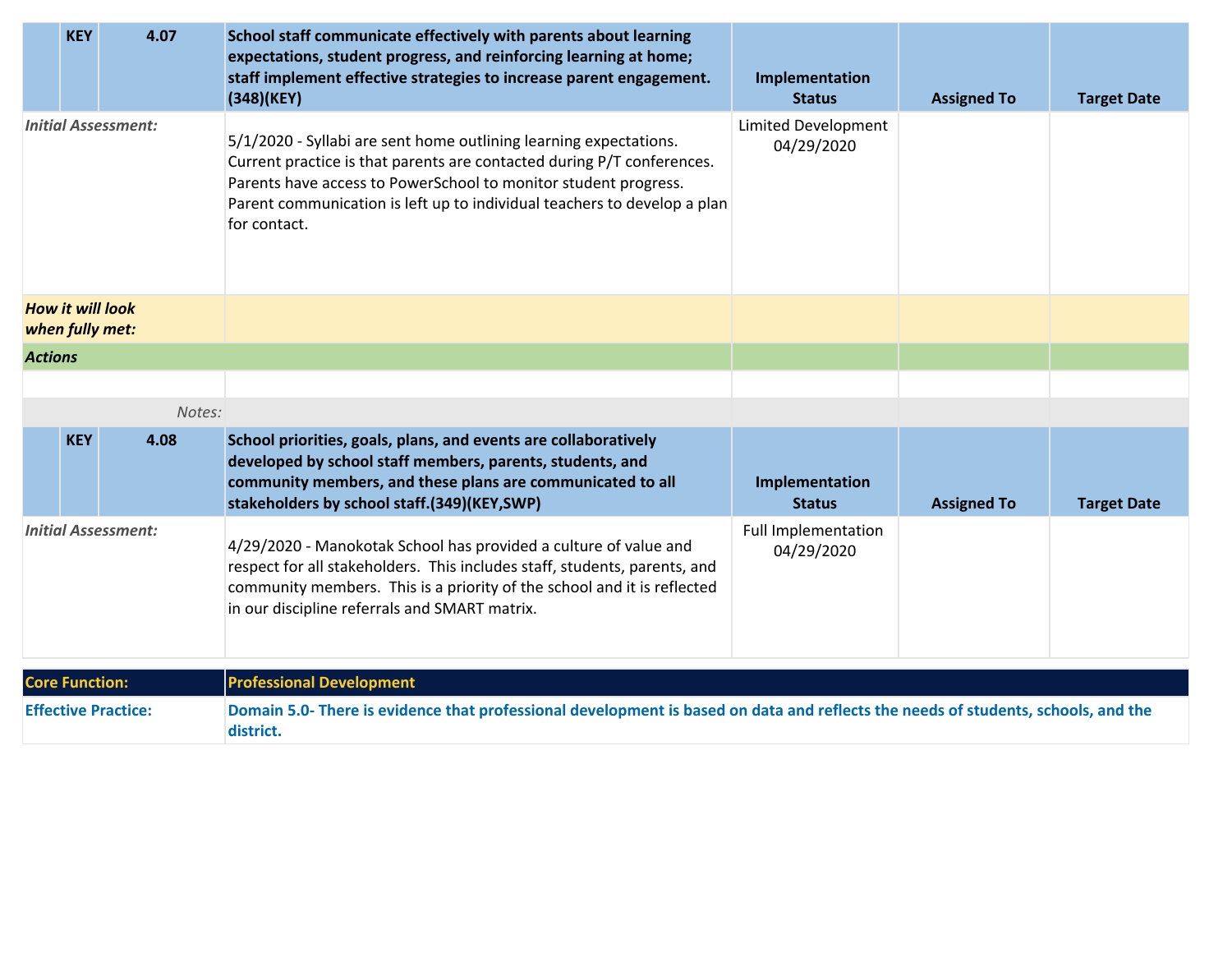| <b>KEY</b> | 5.01 | School staff use multiple sources of student assessment data as a  |                |                    |                    |
|------------|------|--------------------------------------------------------------------|----------------|--------------------|--------------------|
|            |      | primary factor in determining professional development priorities. | Implementation |                    |                    |
|            |      | (350)(KEY, SWP)                                                    | <b>Status</b>  | <b>Assigned To</b> | <b>Target Date</b> |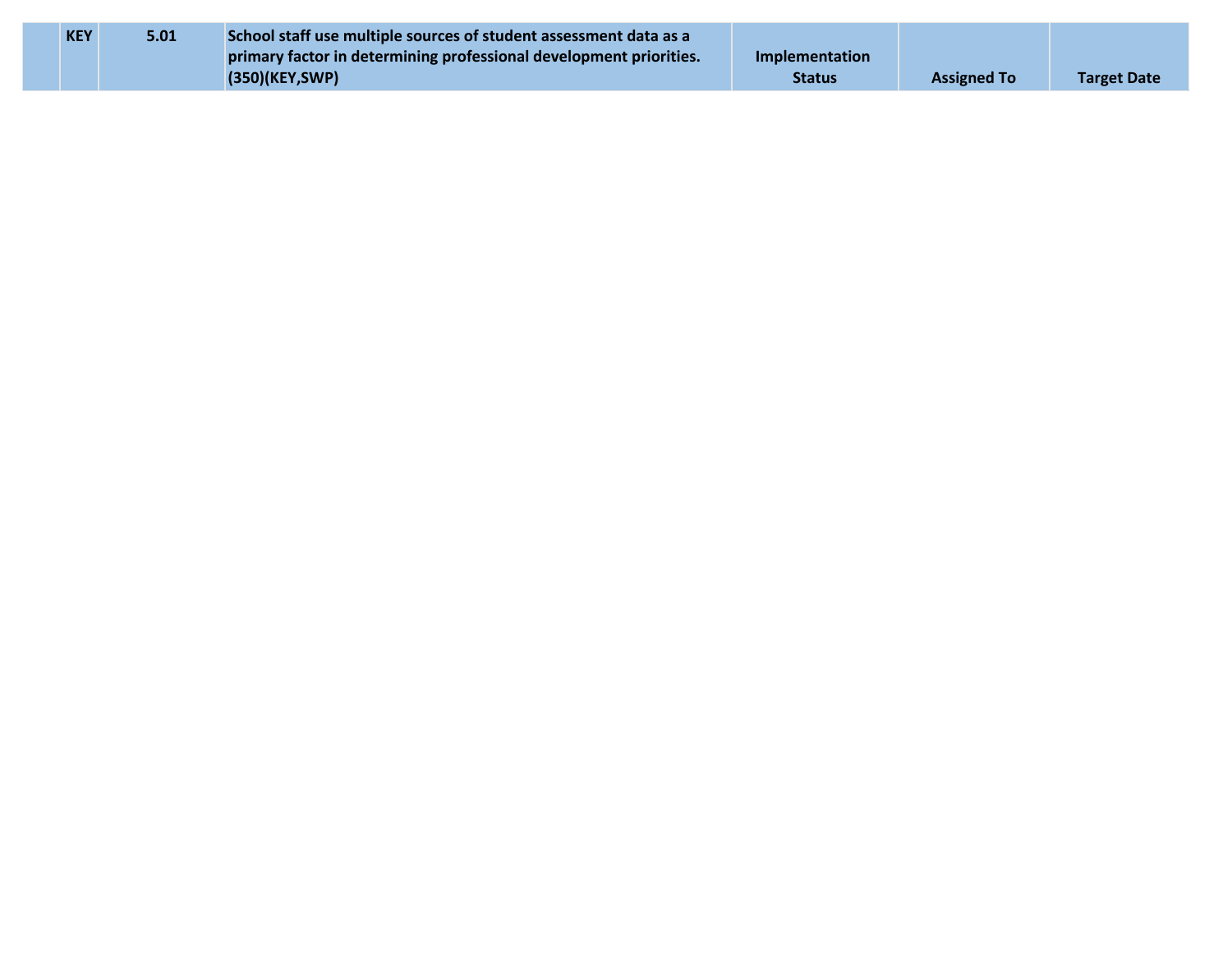| <b>Initial Assessment:</b>                 | 4/9/2020- There is time for professional development on every other<br>Monday. Most professional development is provided by site leaders or<br>the curriculum specialist based at the district office. A system needs to<br>be developed that will allow professional development to be<br>customized to staff and students needs based on performance data and<br>observations or centered around a school-wide objective.<br>Current staff development centers around changes in standards,<br>assessments and evaluations. 3/22/16: Most staff develop is dictated<br>by district office priorities around curriculum development. On site staff<br>development has focused on the Marzano Framework for instruction;<br>particularly around student engagement. The belief is increased<br>student engagement will result in an increase in student achievement.<br>5/3/16 - Staff development continues to be primarily dictated by<br>district office priorities. However, a task will be added to focus more of<br>the on-site staff development to need according to the data. 4/12/17-<br>The early release on Monday's for staff development has greatly helped<br>to allow time for more "local" staff development based on need. The<br>staff sets a priority to focus on for the year (student engagement) then<br>staff development time is used to focus on that priority.<br>4/9/2018- Early release Mondays continue to support staff<br>development that is needed at both site levels and at district-level. The<br>time allotted for professional development is used to ensure that<br>teachers and students are focused on standards, safety, and student<br>engagement. Most professional development is provided by site<br>leaders or the curriculum specialist based at the district office. | <b>Limited Development</b><br>09/09/2014 |                      |            |
|--------------------------------------------|------------------------------------------------------------------------------------------------------------------------------------------------------------------------------------------------------------------------------------------------------------------------------------------------------------------------------------------------------------------------------------------------------------------------------------------------------------------------------------------------------------------------------------------------------------------------------------------------------------------------------------------------------------------------------------------------------------------------------------------------------------------------------------------------------------------------------------------------------------------------------------------------------------------------------------------------------------------------------------------------------------------------------------------------------------------------------------------------------------------------------------------------------------------------------------------------------------------------------------------------------------------------------------------------------------------------------------------------------------------------------------------------------------------------------------------------------------------------------------------------------------------------------------------------------------------------------------------------------------------------------------------------------------------------------------------------------------------------------------------------------------------------------------------------------------------------|------------------------------------------|----------------------|------------|
|                                            | Priority Score: 2<br><b>Opportunity Score: 2</b>                                                                                                                                                                                                                                                                                                                                                                                                                                                                                                                                                                                                                                                                                                                                                                                                                                                                                                                                                                                                                                                                                                                                                                                                                                                                                                                                                                                                                                                                                                                                                                                                                                                                                                                                                                       | Index Score: 4                           |                      |            |
| <b>How it will look</b><br>when fully met: | When this objective is being met, staff development will be determined<br>based student performance data. Time will be allotted to evaluate the<br>data and to plan staff development according to needs for student<br>improvement (i.e.: reading scores are low, staff development to focus<br>on teaching reading in the content area, etc.).                                                                                                                                                                                                                                                                                                                                                                                                                                                                                                                                                                                                                                                                                                                                                                                                                                                                                                                                                                                                                                                                                                                                                                                                                                                                                                                                                                                                                                                                       | <b>Objective Met</b><br>04/29/20         | <b>Dustin Wright</b> | 05/19/2019 |
| <b>Actions</b>                             |                                                                                                                                                                                                                                                                                                                                                                                                                                                                                                                                                                                                                                                                                                                                                                                                                                                                                                                                                                                                                                                                                                                                                                                                                                                                                                                                                                                                                                                                                                                                                                                                                                                                                                                                                                                                                        |                                          |                      |            |
|                                            | 9/12/14 Analyze data to determine the area of need for professional<br>development.                                                                                                                                                                                                                                                                                                                                                                                                                                                                                                                                                                                                                                                                                                                                                                                                                                                                                                                                                                                                                                                                                                                                                                                                                                                                                                                                                                                                                                                                                                                                                                                                                                                                                                                                    | Complete 09/23/2015                      | Deb Forkner          | 11/20/2015 |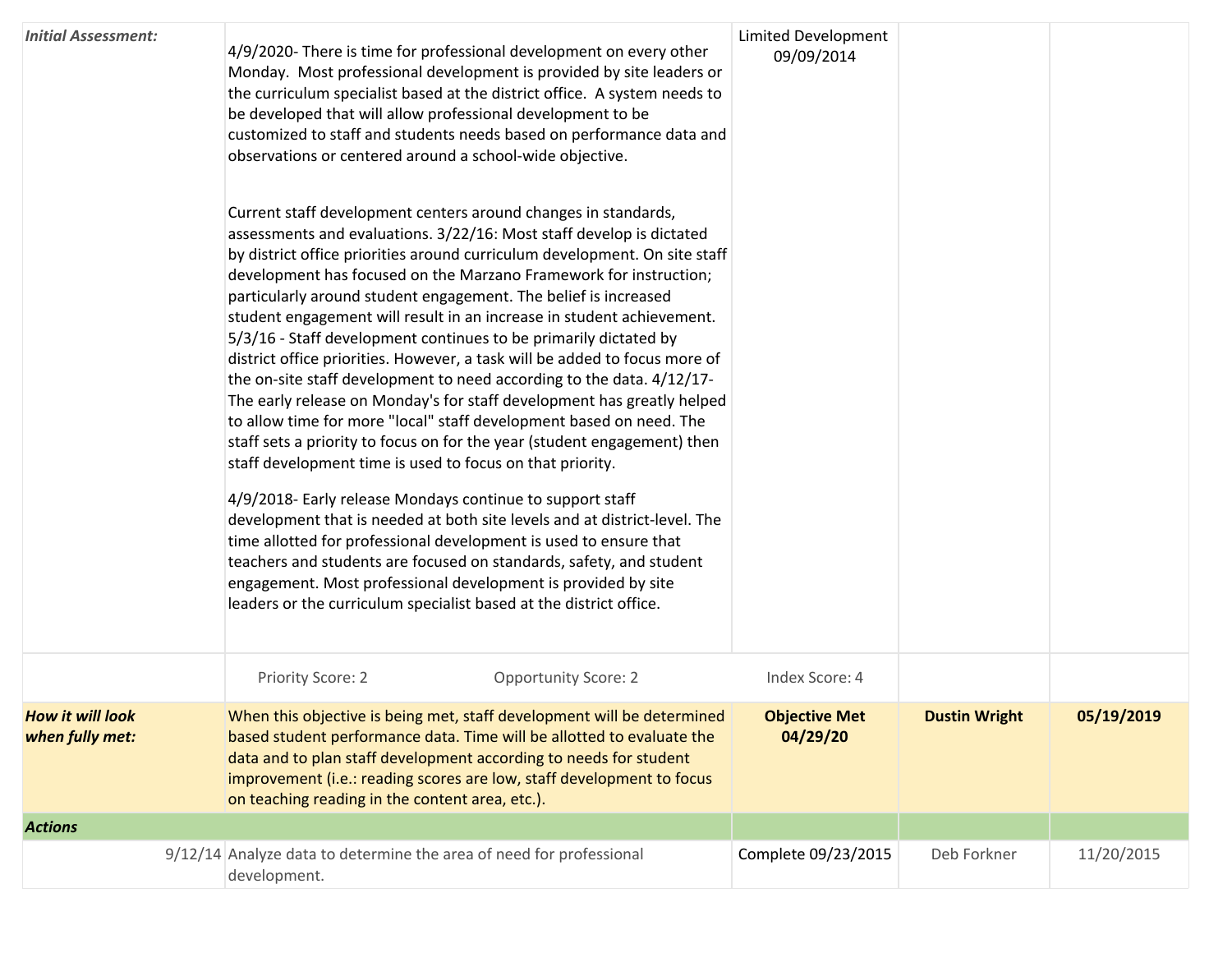|                        |                 | Notes: Data shows that we need to train/re-train all teachers who teach<br>reading on the protocols for Reading Mastery.<br>11/17/15: All K-6 teachers and Para-pros were trained in Reading<br>Mastery instruction in September. This included a on site, in the<br>classroom training with staff.                                                                          |                                 |                    |                    |
|------------------------|-----------------|------------------------------------------------------------------------------------------------------------------------------------------------------------------------------------------------------------------------------------------------------------------------------------------------------------------------------------------------------------------------------|---------------------------------|--------------------|--------------------|
|                        |                 | 5/3/16 5/3/16 Analyze data to determine student's greatest areas of<br>weakness. Use on-site staff development time to provide training for<br>teachers in areas of greatest student need.<br>4/12/17: Continue with this task to focus on student's greatest areas of<br>weakness.<br>4/09/18: Continue with this task to focus on student's greatest areas of<br>weakness. | Complete 09/01/2019             | Dustin Wright      | 05/18/2019         |
| Notes:                 |                 |                                                                                                                                                                                                                                                                                                                                                                              |                                 |                    |                    |
| <b>Implementation:</b> |                 |                                                                                                                                                                                                                                                                                                                                                                              | 04/29/2020                      |                    |                    |
|                        | <b>Evidence</b> | 4/29/2020<br>11/17/2015<br>All K-6 teachers and Para-pros were trained by a certified Reading<br>Mastery trainer in September, 2015. There was also on-site, in the<br>classroom training and support provided by the certified trainer.                                                                                                                                     |                                 |                    |                    |
| <b>Experience</b>      |                 | 4/29/2020<br>11/17/2015<br>This objective took district support to provide funding for the trainer<br>and time for the training to occur.                                                                                                                                                                                                                                    |                                 |                    |                    |
| <b>Sustainability</b>  |                 | 4/29/2020<br>11/17/2015<br>New teachers and para's will need to have the same training.                                                                                                                                                                                                                                                                                      |                                 |                    |                    |
| <b>KEY</b>             | 5.03            | School staff embed professional development into daily routines and<br>practices.(353)(KEY)                                                                                                                                                                                                                                                                                  | Implementation<br><b>Status</b> | <b>Assigned To</b> | <b>Target Date</b> |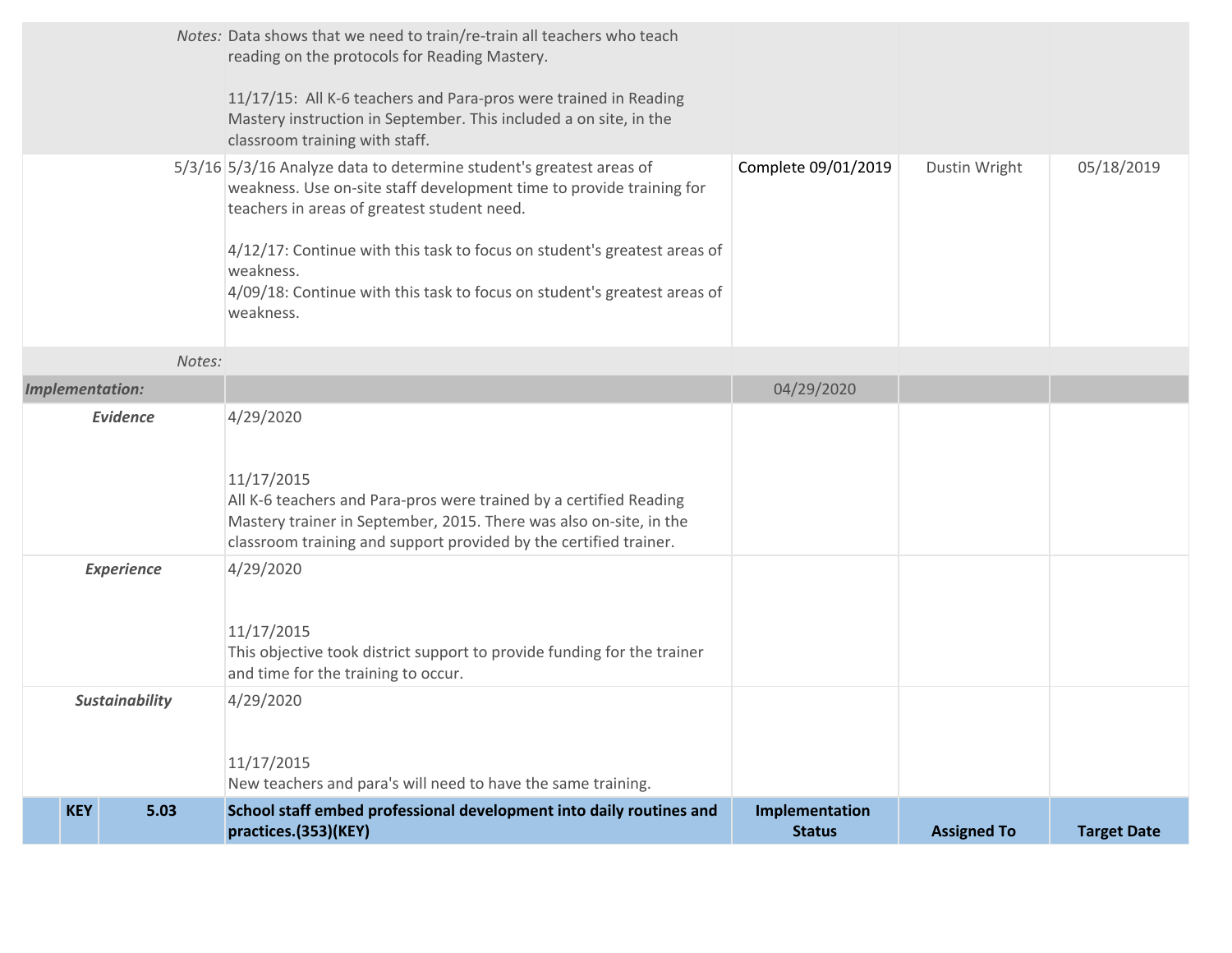| <b>Initial Assessment:</b>                 | 5/1/2020 - Current embedded PD is from the district office through the<br>instruction department.<br>During the 2013-14 school year, 7 staff members participated in a<br>webinar to learn explicit instruction strategies for teaching reading.<br>Also, 5 staff members participated in a book study, reading and<br>discussing Explicit Instruction by Anita Archer. The school district<br>provided on going professional development throughout the year<br>around curriculum development for high school teachers. 3/22/16: 6<br>staff members participated in a webinar class called, RTI in Rural<br>Schools. On site staff development has focused on increasing student<br>engagement and monitoring student progress. District in-service has<br>continued to focus on curriculum development. Elementary teachers<br>and Para Pro's all received training in Reading Mastery and an on-site<br>visit for support from the trainer occurred in October. 5/3/16 - The<br>focus of on-site staff development and teacher feedback from<br>administration continues to be based on the Marzano framework. New<br>hires for the 2016-17 school year have already received a copy of "The<br>Art and Science of Teaching". 4/12/17 - Staff development for this year<br>focused on student engagement and improving implementation of the<br>Marzano framework of teaching.<br>4/10/2018- During the 2017-2018 school year, staff development has<br>been provided to the staff during the Monday early release schedule.<br>Staff has been focused on the Marzano Framework working on<br>different elements to ensure they have effective teaching strategies<br>applied within the classroom. The teachers have also focused on | <b>Limited Development</b><br>05/07/2014 |                      |            |
|--------------------------------------------|------------------------------------------------------------------------------------------------------------------------------------------------------------------------------------------------------------------------------------------------------------------------------------------------------------------------------------------------------------------------------------------------------------------------------------------------------------------------------------------------------------------------------------------------------------------------------------------------------------------------------------------------------------------------------------------------------------------------------------------------------------------------------------------------------------------------------------------------------------------------------------------------------------------------------------------------------------------------------------------------------------------------------------------------------------------------------------------------------------------------------------------------------------------------------------------------------------------------------------------------------------------------------------------------------------------------------------------------------------------------------------------------------------------------------------------------------------------------------------------------------------------------------------------------------------------------------------------------------------------------------------------------------------------------------------------------------------------------------------------|------------------------------------------|----------------------|------------|
|                                            | student self assessments using a variety of methods.                                                                                                                                                                                                                                                                                                                                                                                                                                                                                                                                                                                                                                                                                                                                                                                                                                                                                                                                                                                                                                                                                                                                                                                                                                                                                                                                                                                                                                                                                                                                                                                                                                                                                     |                                          |                      |            |
|                                            | Priority Score: 2<br><b>Opportunity Score: 2</b>                                                                                                                                                                                                                                                                                                                                                                                                                                                                                                                                                                                                                                                                                                                                                                                                                                                                                                                                                                                                                                                                                                                                                                                                                                                                                                                                                                                                                                                                                                                                                                                                                                                                                         | Index Score: 4                           |                      |            |
| <b>How it will look</b><br>when fully met: | Staff development will be targeted according to student data and staff<br>needs. Support will be provide within the classroom to implement best<br>practices and support teachers.                                                                                                                                                                                                                                                                                                                                                                                                                                                                                                                                                                                                                                                                                                                                                                                                                                                                                                                                                                                                                                                                                                                                                                                                                                                                                                                                                                                                                                                                                                                                                       | <b>Objective Met</b><br>04/29/20         | <b>Dustin Wright</b> | 09/19/2017 |
| <b>Actions</b>                             |                                                                                                                                                                                                                                                                                                                                                                                                                                                                                                                                                                                                                                                                                                                                                                                                                                                                                                                                                                                                                                                                                                                                                                                                                                                                                                                                                                                                                                                                                                                                                                                                                                                                                                                                          |                                          |                      |            |
|                                            | 9/12/14 Train teachers on the indicators of Marzano's domains using The Art<br>and Science of Teaching.                                                                                                                                                                                                                                                                                                                                                                                                                                                                                                                                                                                                                                                                                                                                                                                                                                                                                                                                                                                                                                                                                                                                                                                                                                                                                                                                                                                                                                                                                                                                                                                                                                  | Complete 09/11/2015                      | Deb Forkner          | 05/15/2015 |
|                                            |                                                                                                                                                                                                                                                                                                                                                                                                                                                                                                                                                                                                                                                                                                                                                                                                                                                                                                                                                                                                                                                                                                                                                                                                                                                                                                                                                                                                                                                                                                                                                                                                                                                                                                                                          |                                          |                      |            |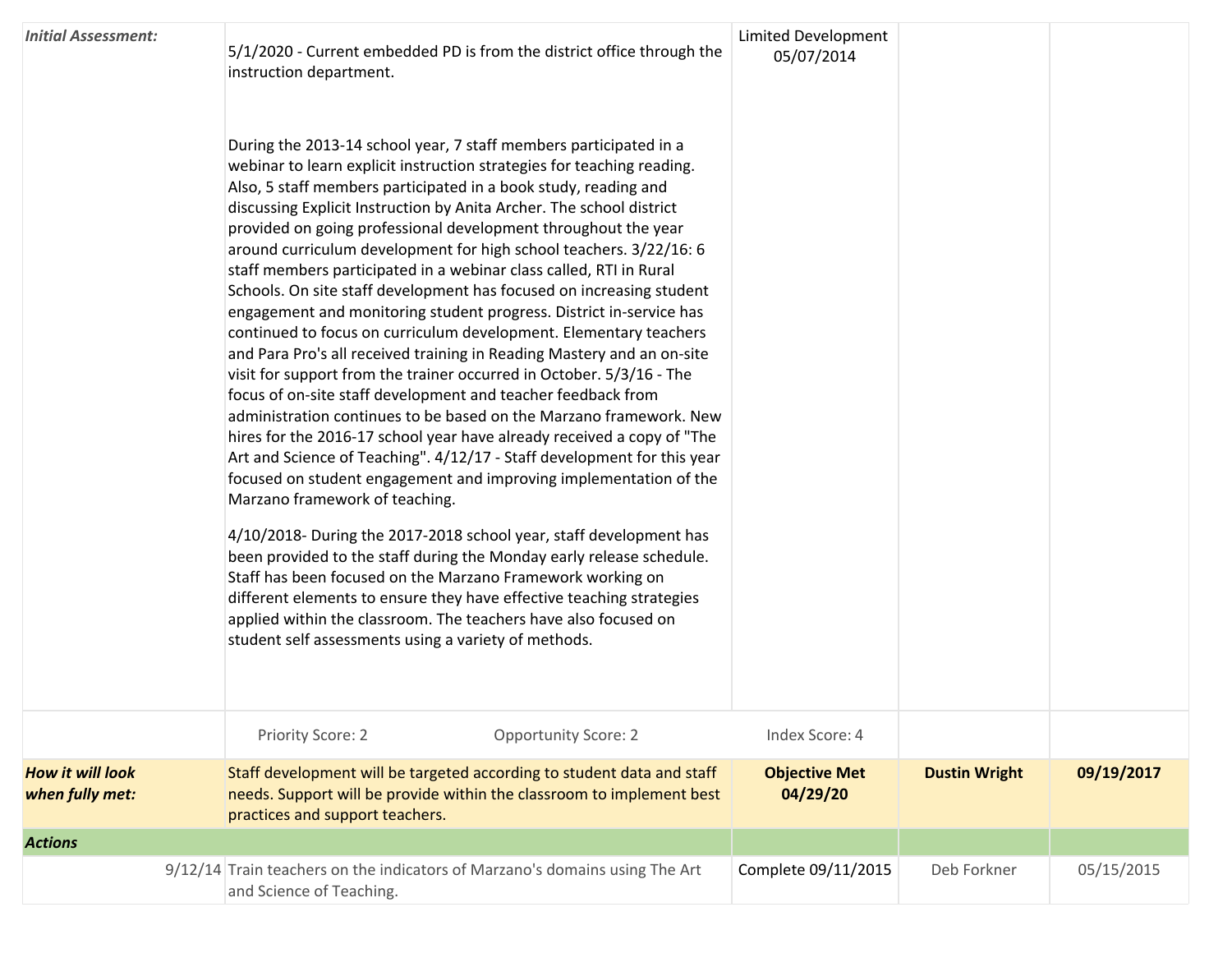|                        | Notes: Teachers received training before school began during staff meetings.                                                                                                                                                                                                                                                                                                                                                                                                                                      |                     |              |            |
|------------------------|-------------------------------------------------------------------------------------------------------------------------------------------------------------------------------------------------------------------------------------------------------------------------------------------------------------------------------------------------------------------------------------------------------------------------------------------------------------------------------------------------------------------|---------------------|--------------|------------|
|                        | 9/14/15 9/14/15: Reading Mastery trainer will visit site to model lessons in<br>classrooms and then observe teachers and provide feedback and<br>support.                                                                                                                                                                                                                                                                                                                                                         | Complete 09/23/2015 | Deb Forkner  | 12/18/2015 |
| Notes:                 |                                                                                                                                                                                                                                                                                                                                                                                                                                                                                                                   |                     |              |            |
|                        | 9/14/15 9/14/15 Administration will do frequent classroom walk throughs and<br>observations to provide feedback and support. The Marzano<br>framework will be used during the walk throughs and observations.                                                                                                                                                                                                                                                                                                     | Complete 03/22/2016 | Deb Forkner  | 05/20/2016 |
|                        | Notes: 3/22/15 Principal frequently walks through and observes in classrooms.<br>All feedback is based on the Marzano framework. On-site staff<br>development focuses on the elements from the Marzano framework.                                                                                                                                                                                                                                                                                                 |                     |              |            |
|                        | 5/3/16 5/3/16 Particularly with new to the district teachers, but not limited to<br>them, administration will continue to provide support with the<br>Marzano framework and give feedback/provide professional<br>development to those areas of greatest weakness for each teacher.                                                                                                                                                                                                                               | Complete 05/12/2017 | Deb Forkner  | 05/19/2017 |
| Notes:                 |                                                                                                                                                                                                                                                                                                                                                                                                                                                                                                                   |                     |              |            |
|                        | 4/10/18 Administrators will continue to do walkthroughs and document success<br>within the classroom setting. Teachers and staff will have continued<br>staff development on the Marzano Framework. New teachers and<br>struggling teachers will have updated staff development to ensure that<br>that Reading Mastery Groups are successful at the elementary level.<br>Time will be allotted for collaboration amongst teachers to ensure that<br>best practices are being used and successes are being shared. | Complete 05/20/2018 | Lewis Beaver | 05/20/2018 |
| Notes:                 |                                                                                                                                                                                                                                                                                                                                                                                                                                                                                                                   |                     |              |            |
| <b>Implementation:</b> |                                                                                                                                                                                                                                                                                                                                                                                                                                                                                                                   | 04/29/2020          |              |            |
| <b>Evidence</b>        | 4/29/2020<br>3/22/2016<br>iObservation shows documentation of walk-throughs and observations<br>using the Marzano framework.                                                                                                                                                                                                                                                                                                                                                                                      |                     |              |            |
| <b>Experience</b>      | 4/29/2020<br>3/22/2016<br>It's been good to have the Marzano framework to work from. It<br>provides clear expectations for teachers and common language for<br>talking about growth.                                                                                                                                                                                                                                                                                                                              |                     |              |            |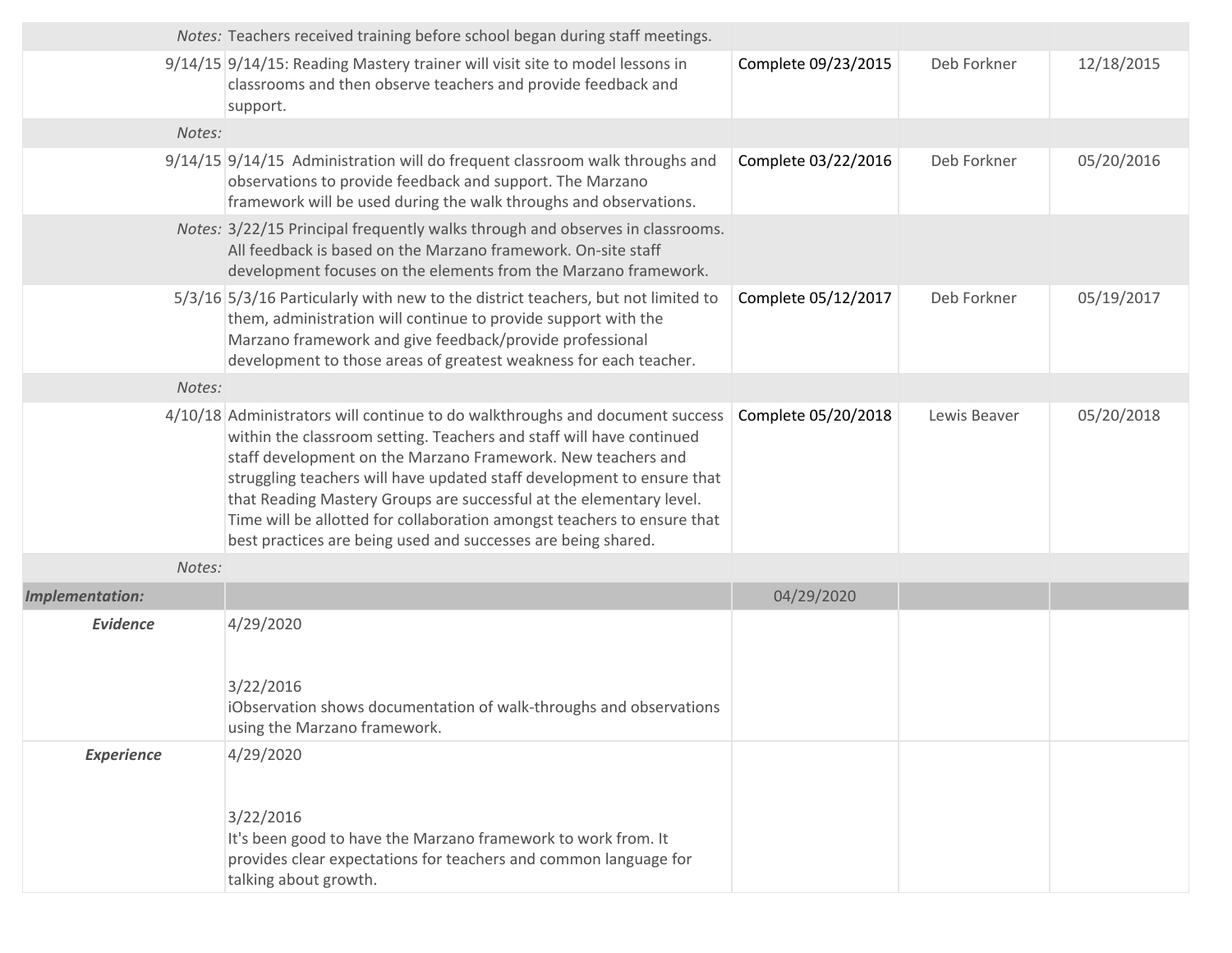| <b>Sustainability</b>                      | 4/29/2020<br>3/22/2016<br>Continue learning about and increasing all teachers skills. Be sure new<br>teachers are well trained.                                                                                                                                                                                                                                                                                                               |                                          |                       |                    |
|--------------------------------------------|-----------------------------------------------------------------------------------------------------------------------------------------------------------------------------------------------------------------------------------------------------------------------------------------------------------------------------------------------------------------------------------------------------------------------------------------------|------------------------------------------|-----------------------|--------------------|
| <b>Core Function:</b>                      | <b>Title Programs</b>                                                                                                                                                                                                                                                                                                                                                                                                                         |                                          |                       |                    |
| <b>Effective Practice:</b>                 | Domain 8.0                                                                                                                                                                                                                                                                                                                                                                                                                                    |                                          |                       |                    |
| 8.04                                       | This school assists preschool children in the transition from early<br>childhood programs, such as Head Start, Even Start or any other<br>preschool program, to local elementary school programs.(2117)                                                                                                                                                                                                                                       | Implementation<br><b>Status</b>          | <b>Assigned To</b>    | <b>Target Date</b> |
| <b>Initial Assessment:</b>                 | 3/18/2020 - Manokotak School continues the partnership with Head<br>Start by<br>offering a classroom for which Head Start students receive instruction.<br>The district has added a pre-school program via a grant through DEED<br>to accommodate any students on the 'waiting list' for Head Start. The<br>pre-school class and Head Start class are both housed in the school so<br>the transition to Kindergarten is constant and natural. | <b>Limited Development</b><br>02/13/2012 |                       |                    |
| <b>How it will look</b><br>when fully met: | Parent work with Teacher on how program is implemented.                                                                                                                                                                                                                                                                                                                                                                                       |                                          | <b>Ardelyn Wright</b> | 05/20/2021         |
| <b>Actions</b>                             |                                                                                                                                                                                                                                                                                                                                                                                                                                               | 0 of $1(0%)$                             |                       |                    |
|                                            | 3/5/20 Parent out reach with school to better meet needs of students                                                                                                                                                                                                                                                                                                                                                                          |                                          | Ardelyn Wright        | 05/20/2021         |
| Notes:                                     |                                                                                                                                                                                                                                                                                                                                                                                                                                               |                                          |                       |                    |
| 8.05                                       | Federal, State, and local service programs are integrated and<br>coordinated.(2118)                                                                                                                                                                                                                                                                                                                                                           | Implementation<br><b>Status</b>          | <b>Assigned To</b>    | <b>Target Date</b> |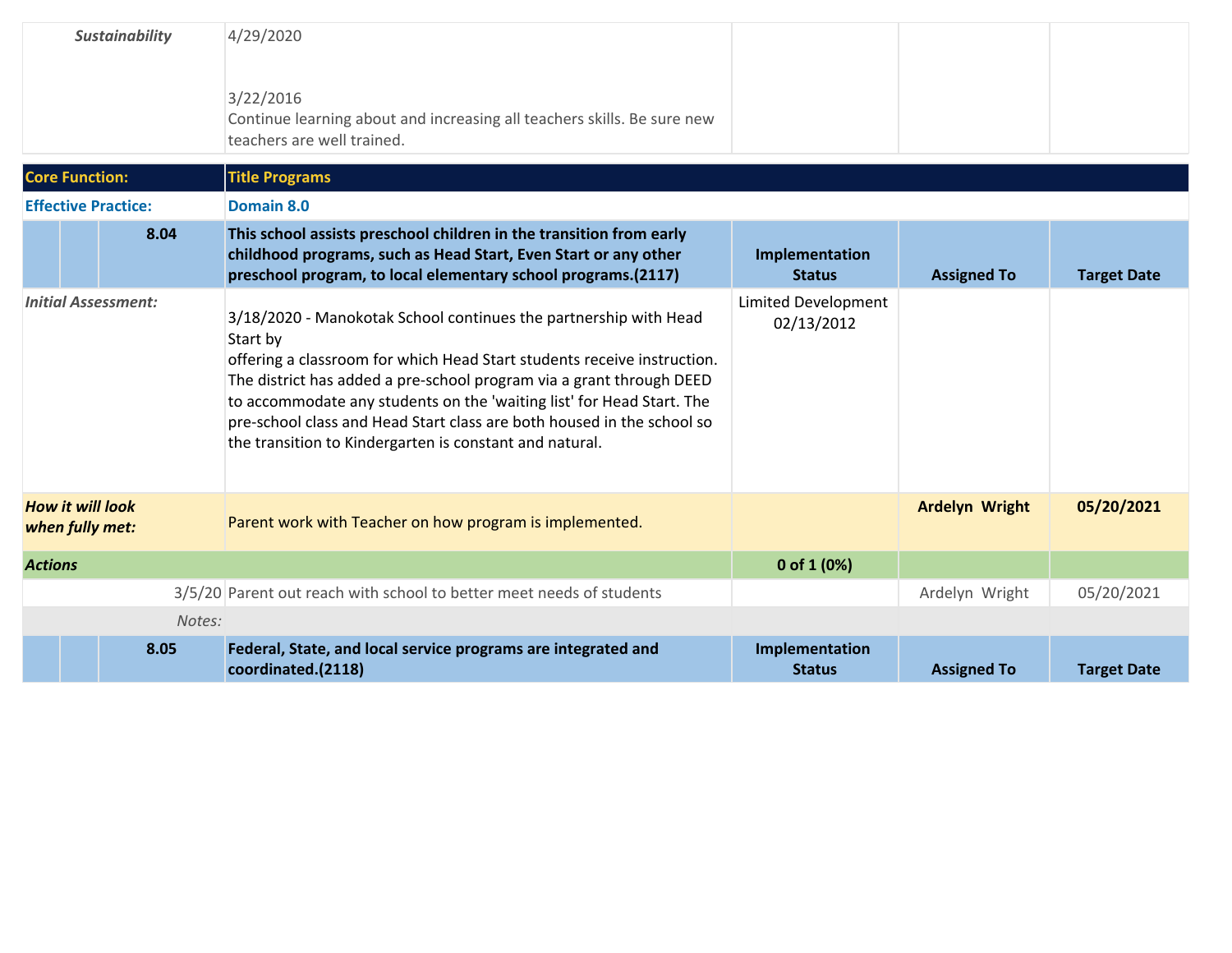| <b>Initial Assessment:</b> | 3/18/2020 - Manokotak School works closely with the district office       | <b>Full Implementation</b><br>02/13/2012 |  |
|----------------------------|---------------------------------------------------------------------------|------------------------------------------|--|
|                            | staff                                                                     |                                          |  |
|                            | and Federal Programs Department to utilize funding to provide a           |                                          |  |
|                            | sustainable and effective school-wide program that utilizes various       |                                          |  |
|                            | funding sources including Title IA, Indian Education, and Migrant         |                                          |  |
|                            | Education. Manokotak has a strong partnership with the local Tribal       |                                          |  |
|                            | Council, Bristol Bay Area Health Corporation, UAF, and other regional     |                                          |  |
|                            | organizations.                                                            |                                          |  |
|                            | "Fully implemented" through: District mandated services and programs,     |                                          |  |
|                            | Bristol Bay Native Association (BBNA) services and programs, Bristol      |                                          |  |
|                            | Bay Economic Development Corporation (BBEDC) services and                 |                                          |  |
|                            | programs, Manokotak Village Council (MVC) services and programs,          |                                          |  |
|                            | General Communications Incorporated (GCI) services and programs,          |                                          |  |
|                            | Bristol Bay Area Health Corporation(BBAHC) services and programs,         |                                          |  |
|                            | UAF-Bristol Bay Campus services and programs, Alaska Association of       |                                          |  |
|                            | Student Government programs(AASG), plus Alaska Mentor Program             |                                          |  |
|                            | (AMP). The same program and services will be continued next year.         |                                          |  |
|                            | 2014-2015 8/7/14 - The school principal and staff work closely with the   |                                          |  |
|                            | district office to integrate and coordinate federal and state programs    |                                          |  |
|                            | within the school programs. The school establishes partnerships with      |                                          |  |
|                            | local and regional organizations to enhance the school experience for     |                                          |  |
|                            | students and staff including BBNA, BBEDC, MVC, BBAHC, AASG, and the       |                                          |  |
|                            | Alaska Mentor Program. 5/3/16 - Many students were involved in            |                                          |  |
|                            | taking classes through BBC this year. 7 different students attended       |                                          |  |
|                            | classes in Naknek in coordination with LPBSD. School personnel            |                                          |  |
|                            | continue to work with district office to integrate federal and state      |                                          |  |
|                            | programs within the school. 4/12/17 - Numerous students took classes      |                                          |  |
|                            | as part of the BBRCTE this year. Students were also provided              |                                          |  |
|                            | opportunities to take classes through Bristol Bay Campus in Dillingham.   |                                          |  |
|                            | The school and district work together to integrate the various programs   |                                          |  |
|                            | to the students including Title IA funds for after school tutoring and    |                                          |  |
|                            | parent involvement, and migrant funding for migrant family nights and     |                                          |  |
|                            | other migrant services.                                                   |                                          |  |
|                            | 4/10/2018-The school works with many different programs that              |                                          |  |
|                            | support the students within the Manokotak School. The school has          |                                          |  |
|                            | utilized BBNA, BBEDC, MVC, BBAHC, BBRCTE to ensure the students           |                                          |  |
|                            | have had opportunities to enhance their education. Some opportunities     |                                          |  |
|                            | presented to the students include but are not limited to cost of credits, |                                          |  |
|                            | new supplies and materials, opportunities to explore career               |                                          |  |

opportunities, and opportunities for students to be involved in the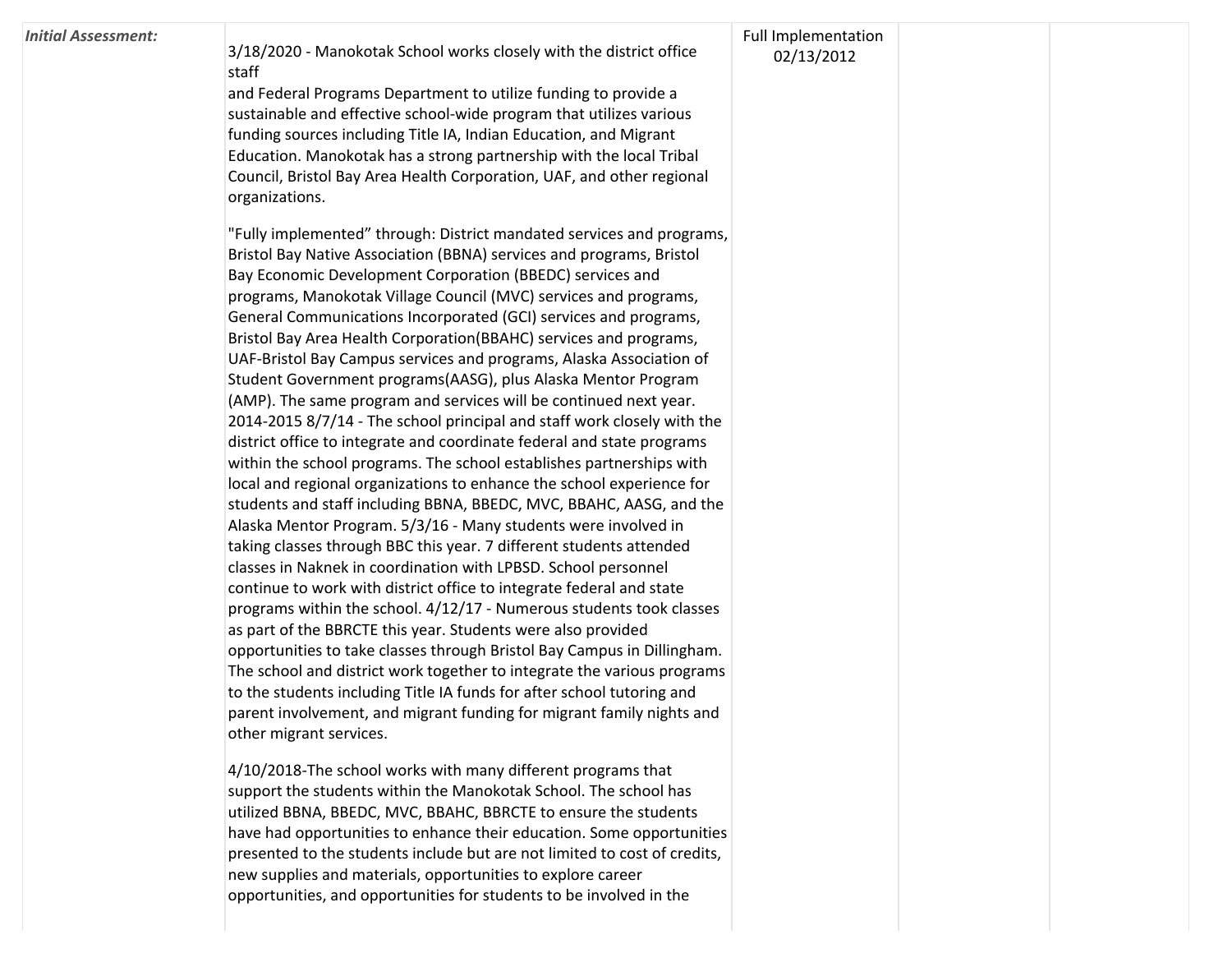|                                                                                                                                                                                          |                                  | region through different conferences and camps. Title IA supports<br>family engagement and after school tutoring. The migrant program<br>provides additional support to migrant students. The Indian Education<br>grant supports Yup'ik Studies instruction. |                                 |                      |                    |
|------------------------------------------------------------------------------------------------------------------------------------------------------------------------------------------|----------------------------------|--------------------------------------------------------------------------------------------------------------------------------------------------------------------------------------------------------------------------------------------------------------|---------------------------------|----------------------|--------------------|
|                                                                                                                                                                                          | 8.06                             | All instructional paraprofessionals will meet minimum qualifications.<br>(2119)                                                                                                                                                                              | Implementation<br><b>Status</b> | <b>Assigned To</b>   | <b>Target Date</b> |
| <b>Initial Assessment:</b><br>3/18/2020 - Instructional paraprofessionals are not hired unless<br>minimum qualifications are met.<br>All core content teachers are not highly qualified. |                                  | <b>Limited Development</b><br>02/13/2012                                                                                                                                                                                                                     |                                 |                      |                    |
|                                                                                                                                                                                          |                                  | Priority Score: 3<br><b>Opportunity Score: 2</b>                                                                                                                                                                                                             | Index Score: 6                  |                      |                    |
| <b>How it will look</b><br>when fully met:                                                                                                                                               |                                  | All core content teachers will be highly qualified.                                                                                                                                                                                                          | 03/18/20                        | <b>Dustin Wright</b> | 05/20/2021         |
| <b>Actions</b>                                                                                                                                                                           |                                  |                                                                                                                                                                                                                                                              |                                 |                      |                    |
|                                                                                                                                                                                          |                                  |                                                                                                                                                                                                                                                              |                                 |                      |                    |
|                                                                                                                                                                                          | Notes:<br><b>Implementation:</b> |                                                                                                                                                                                                                                                              | 03/18/2020                      |                      |                    |
|                                                                                                                                                                                          | <b>Evidence</b>                  | 3/18/2020                                                                                                                                                                                                                                                    |                                 |                      |                    |
|                                                                                                                                                                                          |                                  | 9/14/2015<br>All employees, teachers and paras have highly qualified status.                                                                                                                                                                                 |                                 |                      |                    |
| <b>Experience</b>                                                                                                                                                                        |                                  | 3/18/2020                                                                                                                                                                                                                                                    |                                 |                      |                    |
|                                                                                                                                                                                          |                                  | 9/14/2015<br>When hiring, all candidates that were considered and offered positions<br>met highly qualified standards.                                                                                                                                       |                                 |                      |                    |
| <b>Sustainability</b>                                                                                                                                                                    |                                  | 3/18/2020<br>9/14/2015                                                                                                                                                                                                                                       |                                 |                      |                    |
|                                                                                                                                                                                          |                                  | Continue to only interview and hire highly qualified candidates.                                                                                                                                                                                             |                                 |                      |                    |